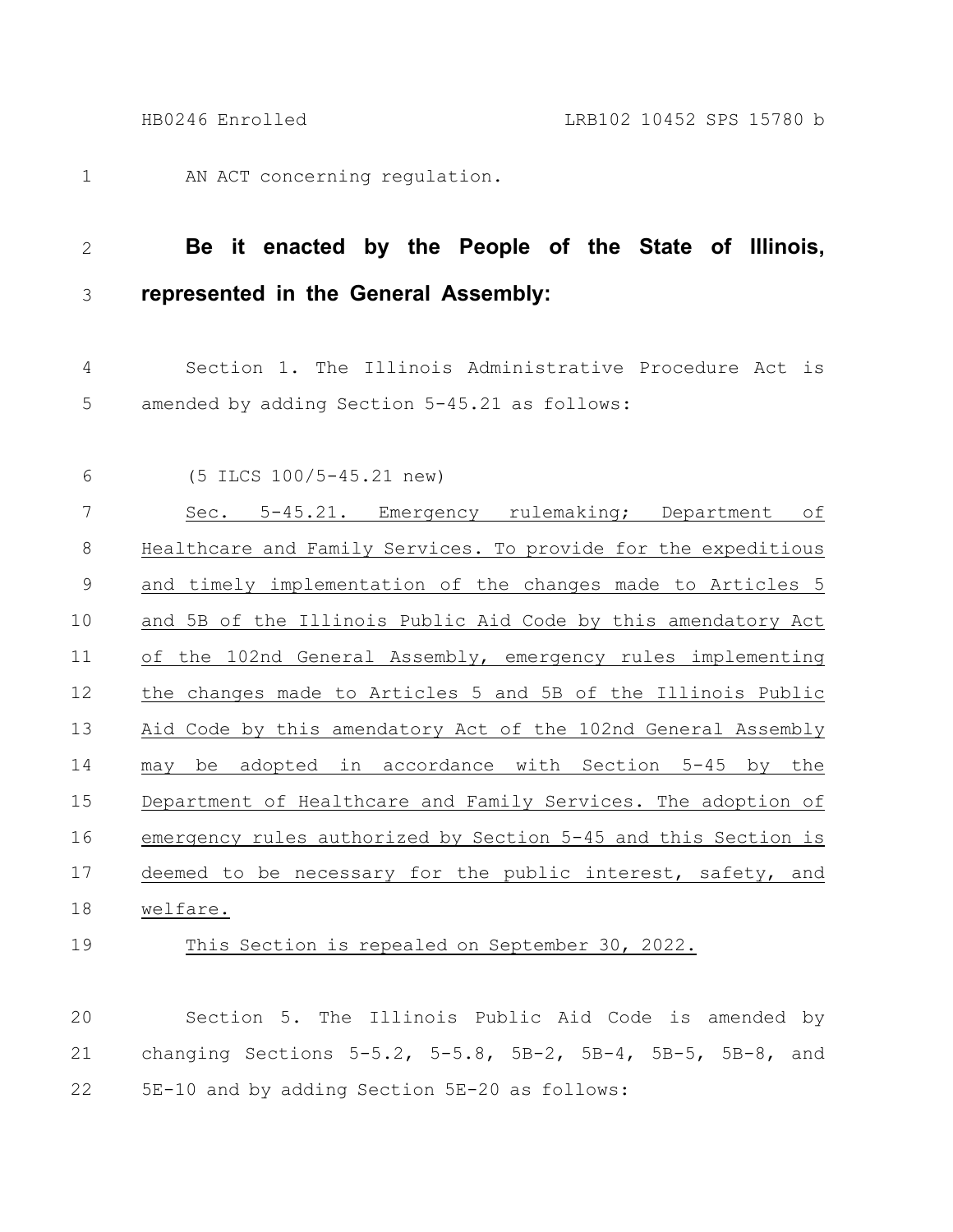(305 ILCS 5/5-5.2) (from Ch. 23, par. 5-5.2) Sec. 5-5.2. Payment. (a) All nursing facilities that are grouped pursuant to Section 5-5.1 of this Act shall receive the same rate of payment for similar services. (b) It shall be a matter of State policy that the Illinois Department shall utilize a uniform billing cycle throughout the State for the long-term care providers. (c) (Blank). Notwithstanding any other provisions of this Code, the methodologies for reimbursement of nursing provided under this Article shall no longer be applicable bills payable for nursing services rendered on or new reimbursement system based on the Resource Utilization Groups (RUGs) has been fully operationalized, which shall take effect for services provided on or after January 1, 2014. (c-1) Notwithstanding any other provisions of this Code, the methodologies for reimbursement of nursing services as provided under this Article shall no longer be applicable for bills payable for nursing services rendered on or after a new reimbursement system based on the Patient Driven Payment Model (PDPM) has been fully operationalized, which shall take effect for services provided on or after the implementation of the PDPM reimbursement system begins. For the purposes of this amendatory Act of the 102nd General Assembly, the implementation date of the PDPM reimbursement system and all 1 2 3 4 5 6 7 8 9 10 11 12 13 14 15 16 17 18 19 20 21 22 23 24 25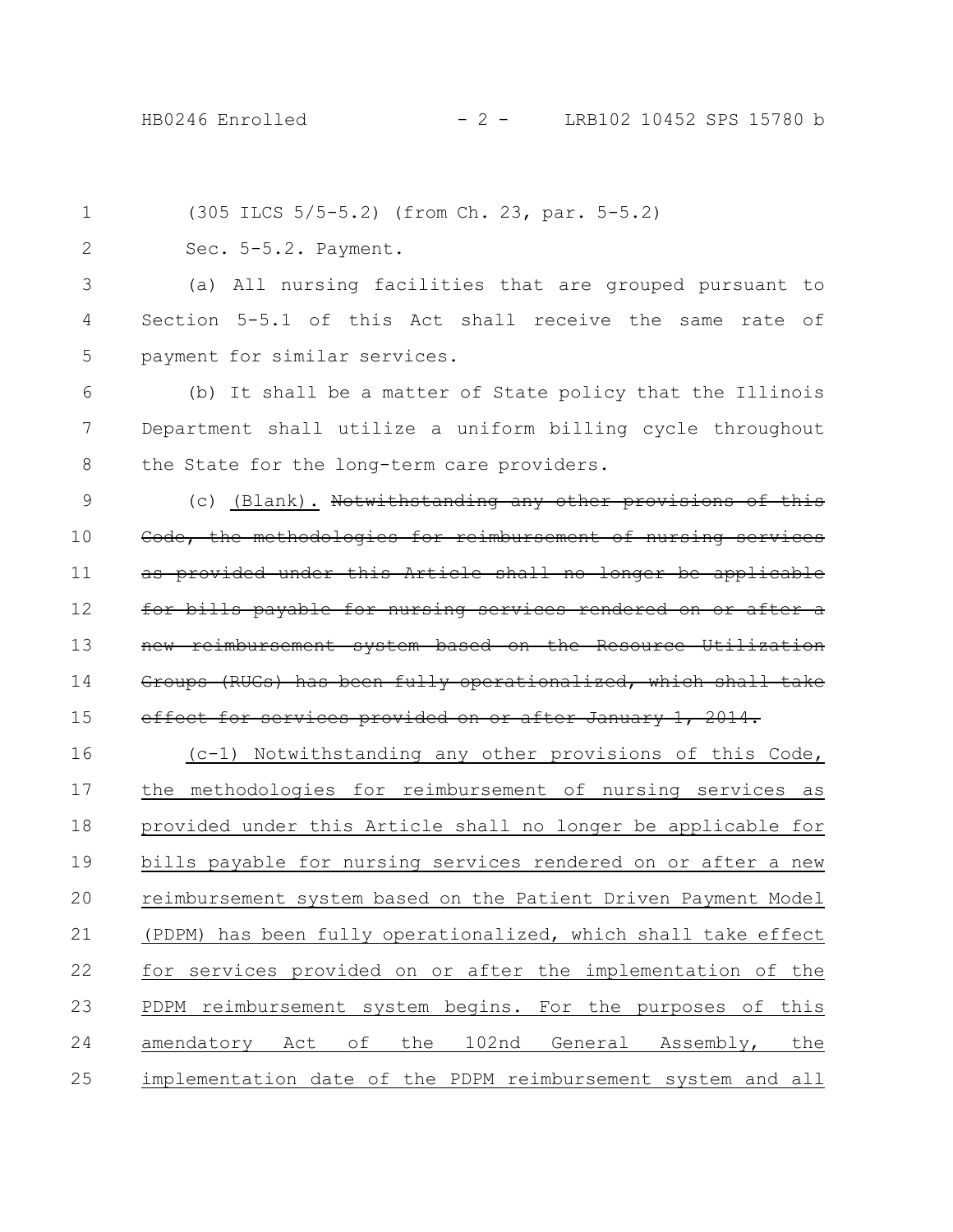HB0246 Enrolled - 3 - LRB102 10452 SPS 15780 b

related provisions shall be July 1, 2022 if the following conditions are met: (i) the Centers for Medicare and Medicaid Services has approved corresponding changes in the reimbursement system and bed assessment; and (ii) the Department has filed rules to implement these changes no later than June 1, 2022. Failure of the Department to file rules to implement the changes provided in this amendatory Act of the 102nd General Assembly no later than June 1, 2022 shall result in the implementation date being delayed to October 1, 2022. 1 2 3 4 5 6 7 8 9

(d) The new nursing services reimbursement methodology utilizing the Patient Driven Payment Model RUG-IV 48 grouper model, which shall be referred to as the PDPM RUGs reimbursement system, taking effect July 1, 2022, upon federal approval by the Centers for Medicare and Medicaid Services January 1, 2014, shall be based on the following: 10 11 12 13 14 15

(1) The methodology shall be resident-centered resident driven, facility-specific, cost-based, and based on guidance from the Centers for Medicare and Medicaid Services and cost based. 16 17 18 19

(2) Costs shall be annually rebased and case mix index quarterly updated. The nursing services methodology will be assigned to the Medicaid enrolled residents on record as of 30 days prior to the beginning of the rate period in the Department's Medicaid Management Information System (MMIS) as present on the last day of the second quarter preceding the rate period based upon the Assessment 20 21 22 23 24 25 26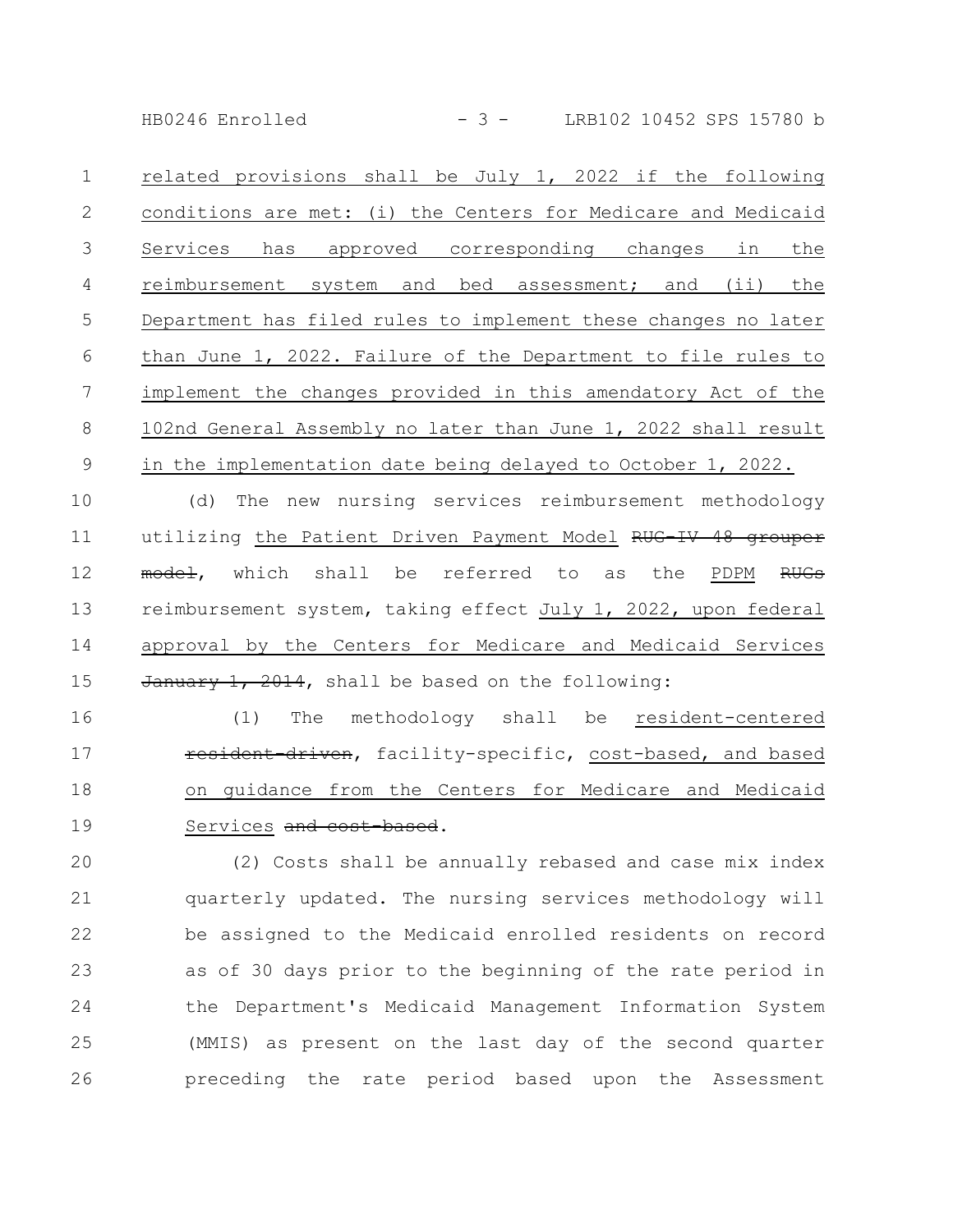HB0246 Enrolled - 4 - LRB102 10452 SPS 15780 b

1

Reference Date of the Minimum Data Set (MDS).

(3) Regional wage adjustors based on the Health Service Areas (HSA) groupings and adjusters in effect on April 30, 2012 shall be included, except no adjuster shall be lower than  $1.06 \pm 0.$ 2 3 4 5

(4) PDPM nursing case mix indices in effect on March 1, 2022 Case mix index shall be assigned to each resident class at no less than 0.7858 of based on the Centers for Medicare and Medicaid Services PDPM unadjusted case mix values, in effect on March 1, 2022, staff time measurement study in effect on July  $1, 2013$ , utilizing an index maximization approach. 6 7 8 9 10 11 12

(5) The pool of funds available for distribution by case mix and the base facility rate shall be determined using the formula contained in subsection (d-1). 13 14 15

(6) The Department shall establish a variable per diem staffing add-on in accordance with the most recent available federal staffing report, currently the Payroll Based Journal, for the same period of time, and if applicable adjusted for acuity using the same quarter's MDS. The Department shall rely on Payroll Based Journals provided to the Department of Public Health to make a determination of non-submission. If the Department is notified by a facility of missing or inaccurate Payroll Based Journal data or an incorrect calculation of staffing, the Department must make a correction as soon as 16 17 18 19 20 21 22 23 24 25 26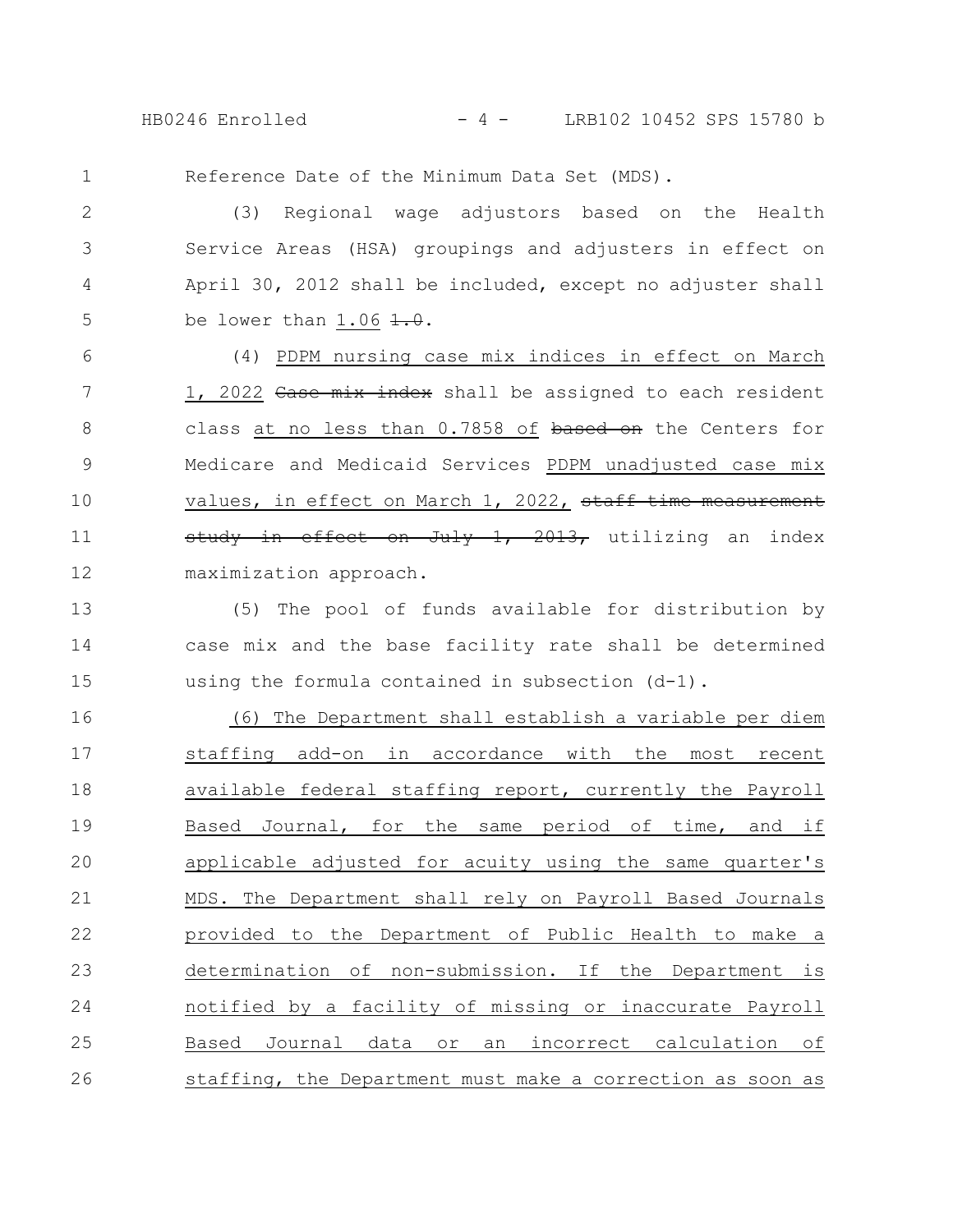## HB0246 Enrolled - 5 - LRB102 10452 SPS 15780 b

| $\mathbf 1$   | the error is verified for the applicable quarter.            |
|---------------|--------------------------------------------------------------|
| $\mathbf{2}$  | Facilities with at least 70% of the staffing indicated       |
| 3             | by the STRIVE study shall be paid a per diem add-on of \$9,  |
| 4             | increasing by equivalent steps for each whole percentage     |
| 5             | point until the facilities reach a per diem of \$14.88.      |
| 6             | Facilities with at least 80% of the staffing indicated by    |
| 7             | the STRIVE study shall be paid a per diem add-on of \$14.88, |
| $8\,$         | increasing by equivalent steps for each whole percentage     |
| $\mathcal{G}$ | point until the facilities reach a per diem add-on of        |
| 10            | \$23.80. Facilities with at least 92% of the staffing        |
| 11            | indicated by the STRIVE study shall be paid a per diem       |
| 12            | add-on of \$23.80, increasing by equivalent steps for each   |
| 13            | whole percentage point until the facilities reach a per      |
| 14            | diem add-on of \$29.75. Facilities with at least 100% of     |
| 15            | the staffing indicated by the STRIVE study shall be paid a   |
| 16            | per diem add-on of \$29.75, increasing by equivalent steps   |
| 17            | for each whole percentage point until the facilities reach   |
| 18            | a per diem add-on of \$35.70. Facilities with at least 110%  |
| 19            | of the staffing indicated by the STRIVE study shall be       |
| 20            | paid a per diem add-on of \$35.70, increasing by equivalent  |
| 21            | steps for each whole percentage point until the facilities   |
| 22            | reach a per diem add-on of \$38.68. Facilities with at       |
| 23            | least 125% or higher of the staffing indicated by the        |
| 24            | STRIVE study shall be paid a per diem add-on of \$38.68.     |
| 25            | Beginning April 1, 2023, no nursing facility's variable      |
| 26            | staffing per diem add-on shall be reduced by more than 5%    |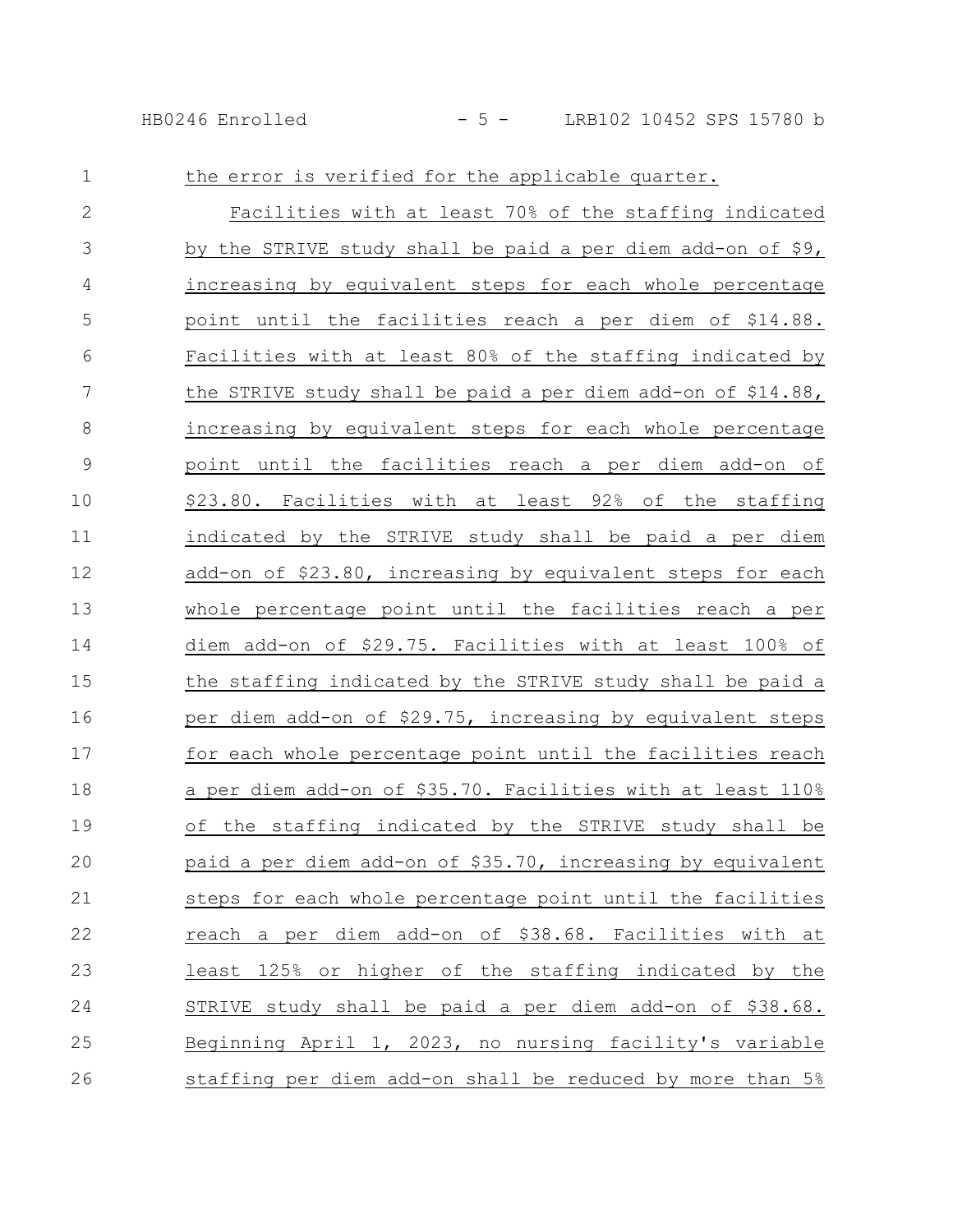HB0246 Enrolled - 6 - LRB102 10452 SPS 15780 b

in 2 consecutive quarters. For the quarters beginning July 1, 2022 and October 1, 2022, no facility's variable per diem staffing add-on shall be calculated at a rate lower than 85% of the staffing indicated by the STRIVE study. No facility below 70% of the staffing indicated by the STRIVE study shall receive a variable per diem staffing add-on after December 31, 2022. 1 2 3 4 5 6 7

(7) For dates of services beginning July 1, 2022, the PDPM nursing component per diem for each nursing facility shall be the product of the facility's (i) statewide PDPM nursing base per diem rate, \$92.25, adjusted for the facility average PDPM case mix index calculated quarterly and (ii) the regional wage adjuster, and then add the Medicaid access adjustment as defined in (e-3) of this Section. Transition rates for services provided between July 1, 2022 and October 1, 2023 shall be the greater of the PDPM nursing component per diem or: 8 9 10 11 12 13 14 15 16 17

(A) for the quarter beginning July 1, 2022, the RUG-IV nursing component per diem; 18 19

(B) for the quarter beginning October 1, 2022, the sum of the RUG-IV nursing component per diem multiplied by 0.80 and the PDPM nursing component per diem multiplied by 0.20; 20 21 22 23

(C) for the quarter beginning January 1, 2023, the sum of the RUG-IV nursing component per diem multiplied by 0.60 and the PDPM nursing component per 24 25 26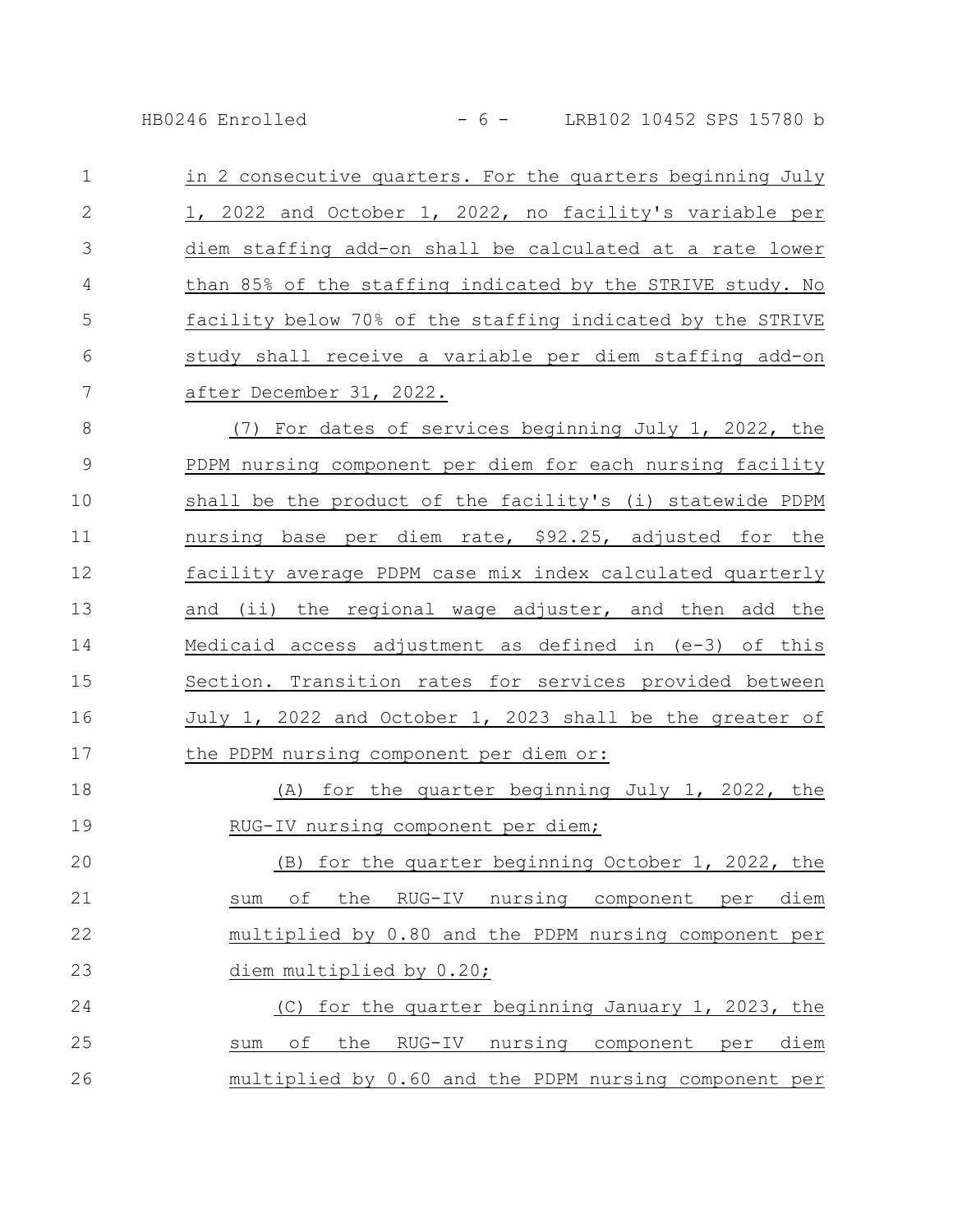| $\mathbf{1}$ | diem multiplied by 0.40;                                 |
|--------------|----------------------------------------------------------|
| 2            | for the quarter beginning April 1, 2023, the<br>(D)      |
| 3            | of the RUG-IV nursing component per diem<br>sum          |
| 4            | multiplied by 0.40 and the PDPM nursing component per    |
| 5            | diem multiplied by 0.60;                                 |
| $6\,$        | (E) for the quarter beginning July 1, 2023, the          |
| 7            | of the RUG-IV nursing component per<br>diem<br>sum       |
| 8            | multiplied by 0.20 and the PDPM nursing component per    |
| 9            | diem multiplied by 0.80; or                              |
| 10           | for the quarter beginning October 1, 2023 and<br>(F)     |
| 11           | each subsequent quarter, the transition rate shall end   |
| 12           | and a nursing facility shall be paid 100% of the PDPM    |
| 13           | nursing component per diem.                              |
| 14           | (d-1) Calculation of base year Statewide RUG-IV nursing  |
| 15           | base per diem rate.                                      |
| 16           | (1) Base rate spending pool shall be:                    |
| 17           | (A) The base year resident days which are calculated     |
| 18           | by multiplying the number of Medicaid residents in each  |
| 19           | nursing home as indicated in the MDS data defined in     |
| 20           | paragraph (4) by 365.                                    |
| 21           | (B) Each facility's nursing component per diem in        |
| 22           | effect on July 1, 2012 shall be multiplied by subsection |
| 23           | $(A)$ .                                                  |
| 24           | (C) Thirteen million is added to the product of          |
| 25           | subparagraph (A) and subparagraph (B) to adjust for      |
| 26           | the exclusion of nursing homes defined in paragraph      |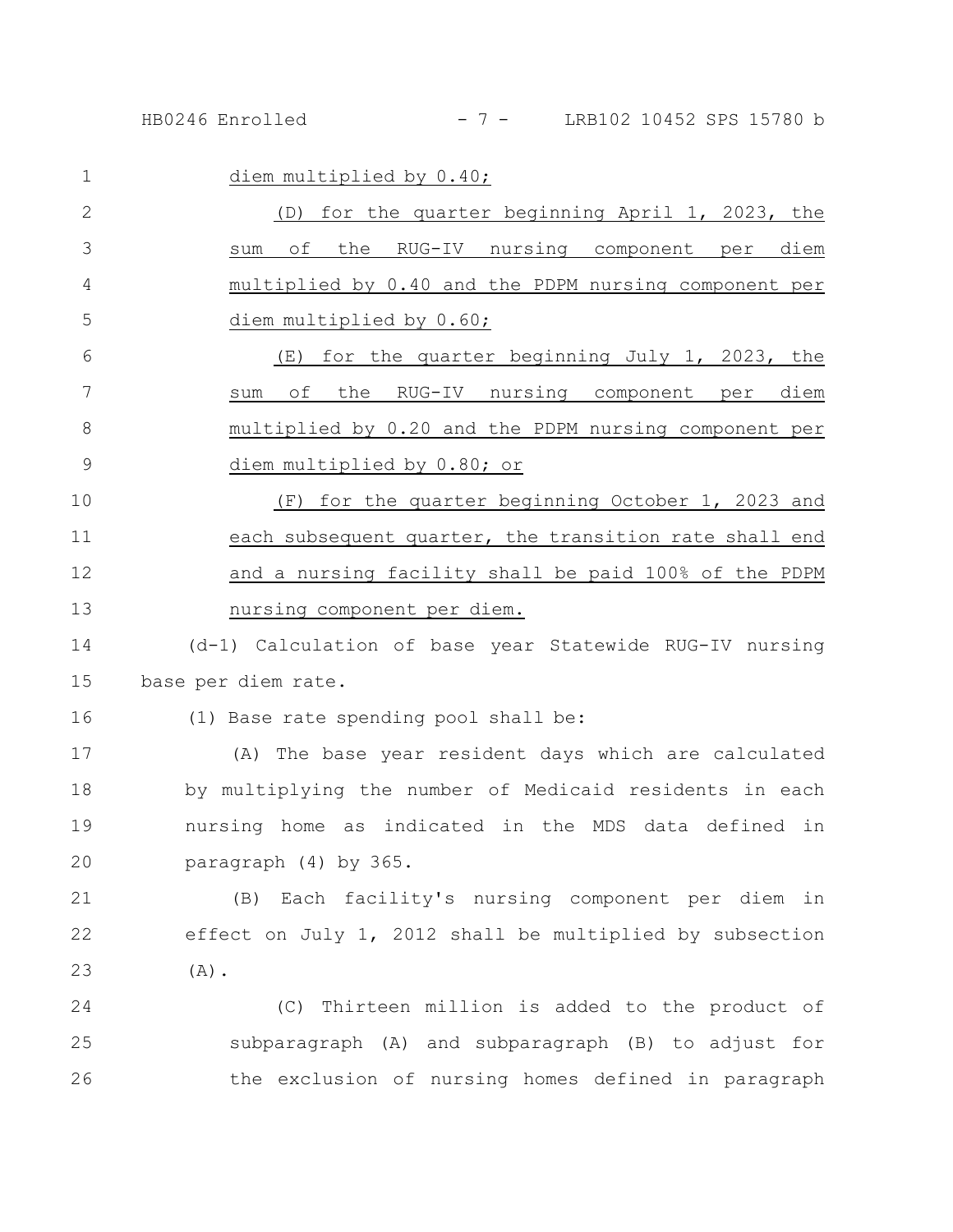21

(5). (2) For each nursing home with Medicaid residents as indicated by the MDS data defined in paragraph (4), weighted days adjusted for case mix and regional wage adjustment shall be calculated. For each home this calculation is the product of: (A) Base year resident days as calculated in subparagraph (A) of paragraph (1). (B) The nursing home's regional wage adjustor based on the Health Service Areas (HSA) groupings and adjustors in effect on April 30, 2012. (C) Facility weighted case mix which is the number of Medicaid residents as indicated by the MDS data 1 2 3 4 5 6 7 8 9 10 11 12 13

defined in paragraph (4) multiplied by the associated case weight for the RUG-IV 48 grouper model using standard RUG-IV procedures for index maximization. 14 15 16

(D) The sum of the products calculated for each nursing home in subparagraphs (A) through (C) above shall be the base year case mix, rate adjusted weighted days. 17 18 19 20

(3) The Statewide RUG-IV nursing base per diem rate:

(A) on January 1, 2014 shall be the quotient of the paragraph (1) divided by the sum calculated under subparagraph  $(D)$  of paragraph  $(2)$ ; and 22 23 24

(B) on and after July 1, 2014 and until July 1, 2022, shall be the amount calculated under 25 26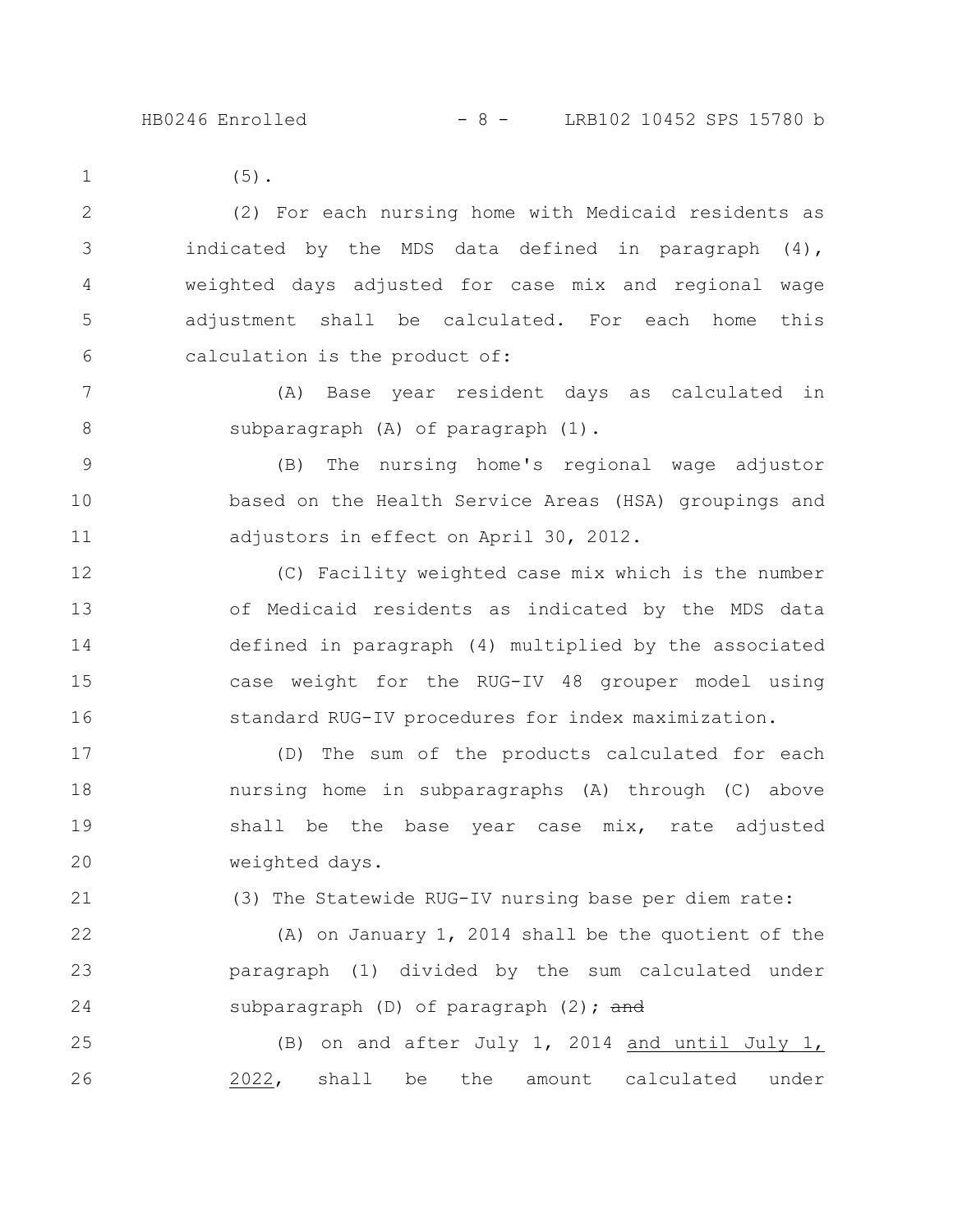subparagraph (A) of this paragraph (3) plus \$1.76; and . (C) beginning July 1, 2022 and thereafter, \$7 shall be added to the amount calculated under subparagraph (B) of this paragraph (3) of this Section. (4) Minimum Data Set (MDS) comprehensive assessments for Medicaid residents on the last day of the quarter used to establish the base rate. (5) Nursing facilities designated as of July 1, 2012 by the Department as "Institutions for Mental Disease" shall be excluded from all calculations under this subsection. The data from these facilities shall not be used in the computations described in paragraphs (1) through (4) above to establish the base rate. (e) Beginning July 1, 2014, the Department shall allocate funding in the amount up to \$10,000,000 for per diem add-ons to 1 2 3 4 5 6 7 8 9 10 11 12 13 14 15 16 17 HB0246 Enrolled - 9 - LRB102 10452 SPS 15780 b

2014: 19

20 21

18

(1) \$0.63 for each resident who scores in I4200 Alzheimer's Disease or I4800 non-Alzheimer's Dementia.

the RUGS methodology for dates of service on and after July 1,

(2) \$2.67 for each resident who scores either a "1" or "2" in any items S1200A through S1200I and also scores in RUG groups PA1, PA2, BA1, or BA2. 22 23 24

 $(e-1)$  (Blank). 25

(e-2) For dates of services beginning January 1, 2014 and 26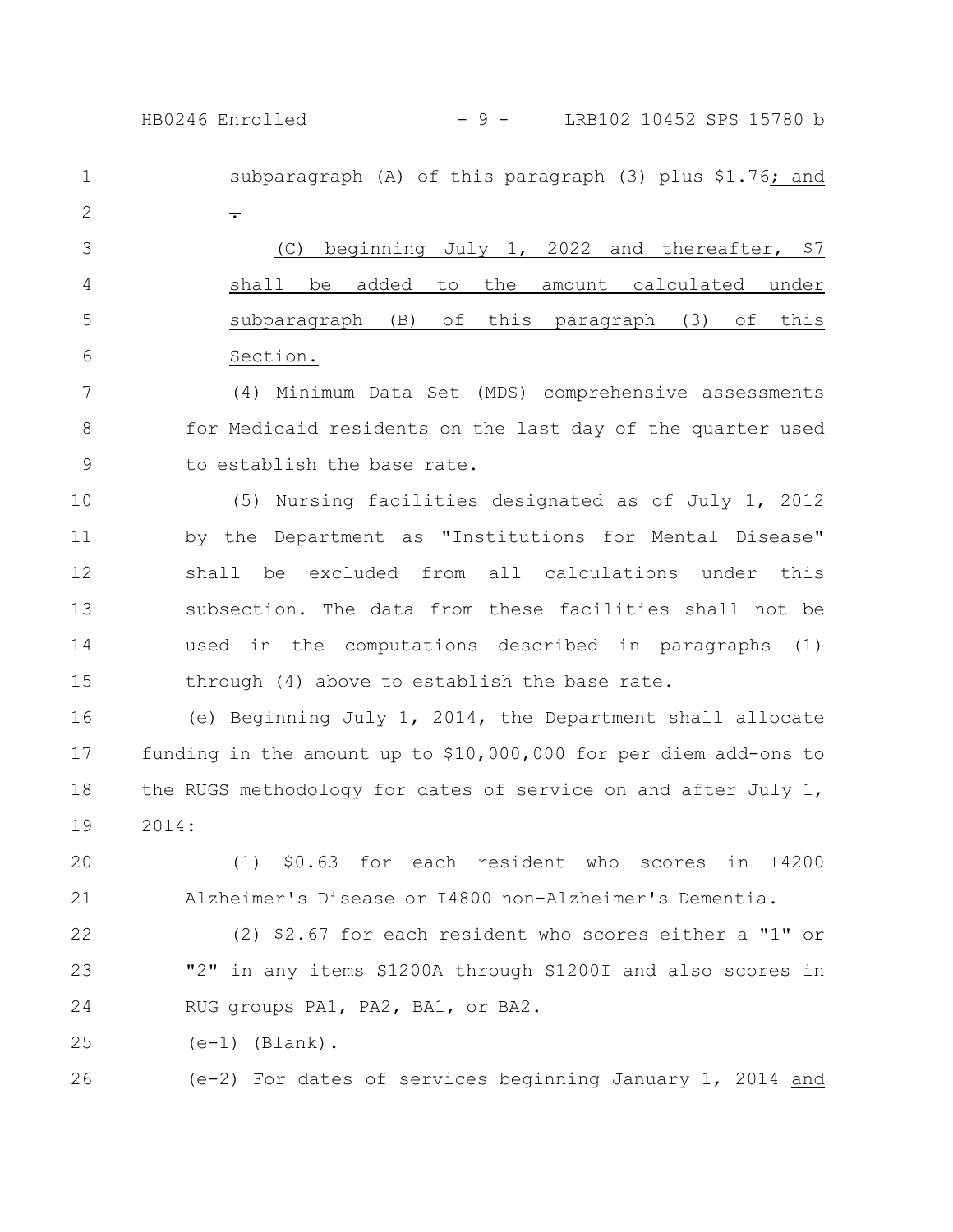HB0246 Enrolled - 10 - LRB102 10452 SPS 15780 b

ending September 30, 2023, the RUG-IV nursing component per diem for a nursing home shall be the product of the statewide RUG-IV nursing base per diem rate, the facility average case mix index, and the regional wage adjustor. Transition for services provided between January 1, 2014 and December 31, 2014 shall be as follows: 1 2 3 4 5 6

(1) The transition RUG-IV per diem nursing rate for nursing homes whose rate calculated in this subsection (e-2) is greater than the nursing component rate in effect July 1, 2012 shall be paid the sum of: 7 8 9 10

(A) The nursing component rate in effect July 1, 2012; plus 11 12

(B) The difference of the RUG-IV nursing component per diem calculated for the current quarter minus the nursing component rate in effect July 1, 2012 multiplied by 0.88. 13 14 15 16

(2) The transition RUG-IV per diem nursing rate for nursing homes whose rate calculated in this subse (e-2) is less than the nursing component rate in effect  $July$  1, 2012 shall be paid the sum of: 17 18 19 20

(A) The nursing component rate in effect July 1, 2012; plus 21 22

(B) The difference of the RUG-IV nursing component per diem calculated for the current quarter minus the nursing component rate in effect July 1, 2012 multiplied by 0.13. 23 24 25 26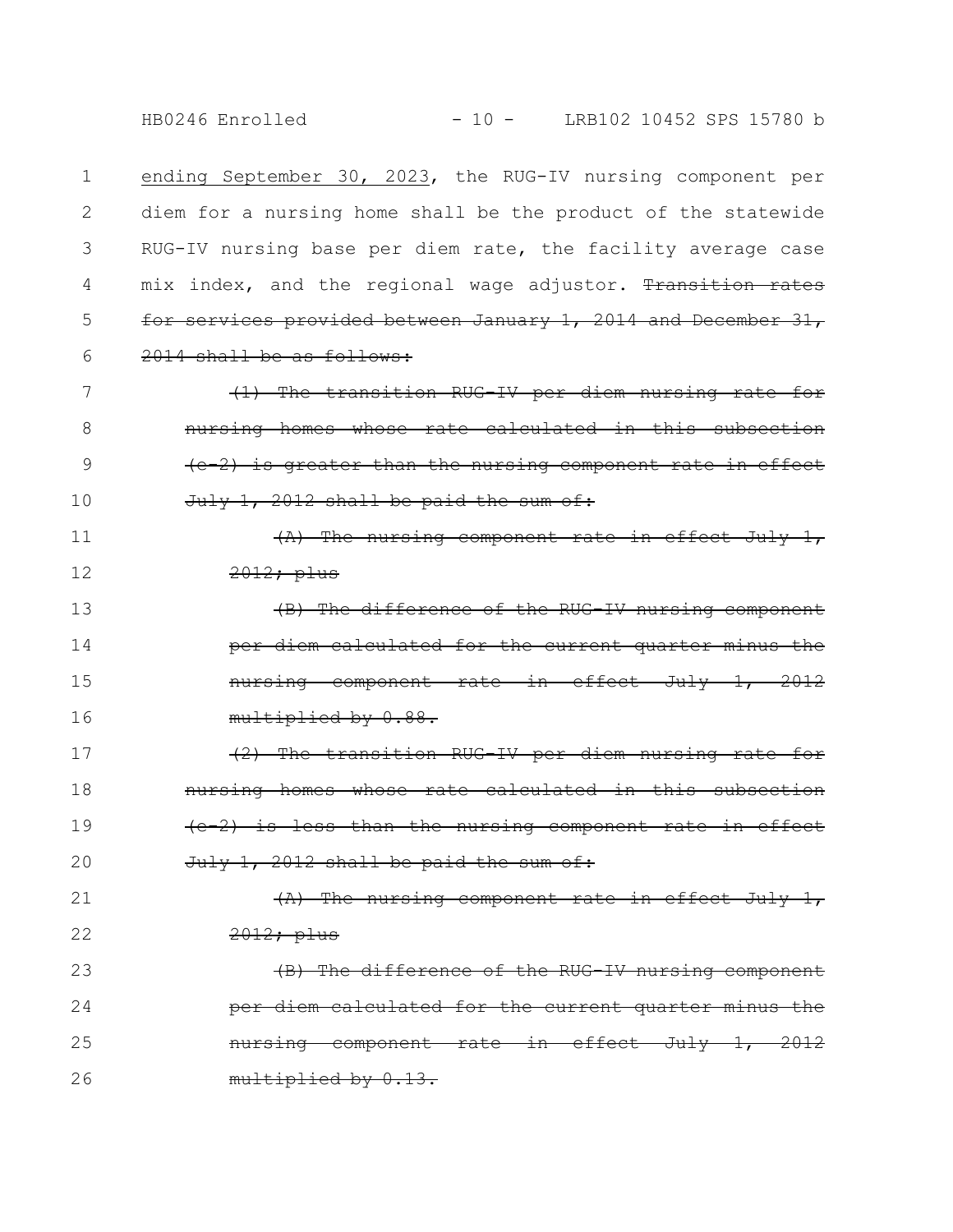HB0246 Enrolled - 11 - LRB102 10452 SPS 15780 b

| $\mathbf 1$ | (e-3) A Medicaid Access Adjustment of \$4 adjusted for the      |
|-------------|-----------------------------------------------------------------|
| 2           | facility average PDPM case mix index calculated quarterly       |
| 3           | shall be added to the statewide PDPM nursing per diem for all   |
| 4           | facilities with annual Medicaid bed days of at least 70% of all |
| 5           | occupied bed days adjusted quarterly. For each new calendar     |
| 6           | year and for the 6-month period beginning July 1, 2022, the     |
| 7           | percentage of a facility's occupied bed days comprised of       |
| 8           | Medicaid bed days shall be determined by the Department         |
| 9           |                                                                 |
|             | quarterly. This subsection shall be inoperative on and after    |
| 10          | January 1, 2028.                                                |

(f) (Blank). Notwithstanding any other provision of this Code, on and after July 1, 2012, reimbursement rates associated with the nursing or support components of the current nursing facility rate methodology shall not increase beyond the level effective May  $1, 2011$ reimbursement system based on the RUGs IV 48 grouper model been fully operationalized. 11 12 13 14 15 16 17

(g) Notwithstanding any other provision of this Code, on and after July 1, 2012, for facilities not designated by the Department of Healthcare and Family Services as "Institutions for Mental Disease", rates effective May 1, 2011 shall be adjusted as follows: 18 19 20 21 22

 $(1)$  (Blank); <del>Individual nursing rates</del> classified in RUG IV groups PA1, PA2, BA1, and BA2 during the quarter ending March 31, 2012 shall be reduced by 10%; (2) (Blank); Individual nursing rates 23 24 25 26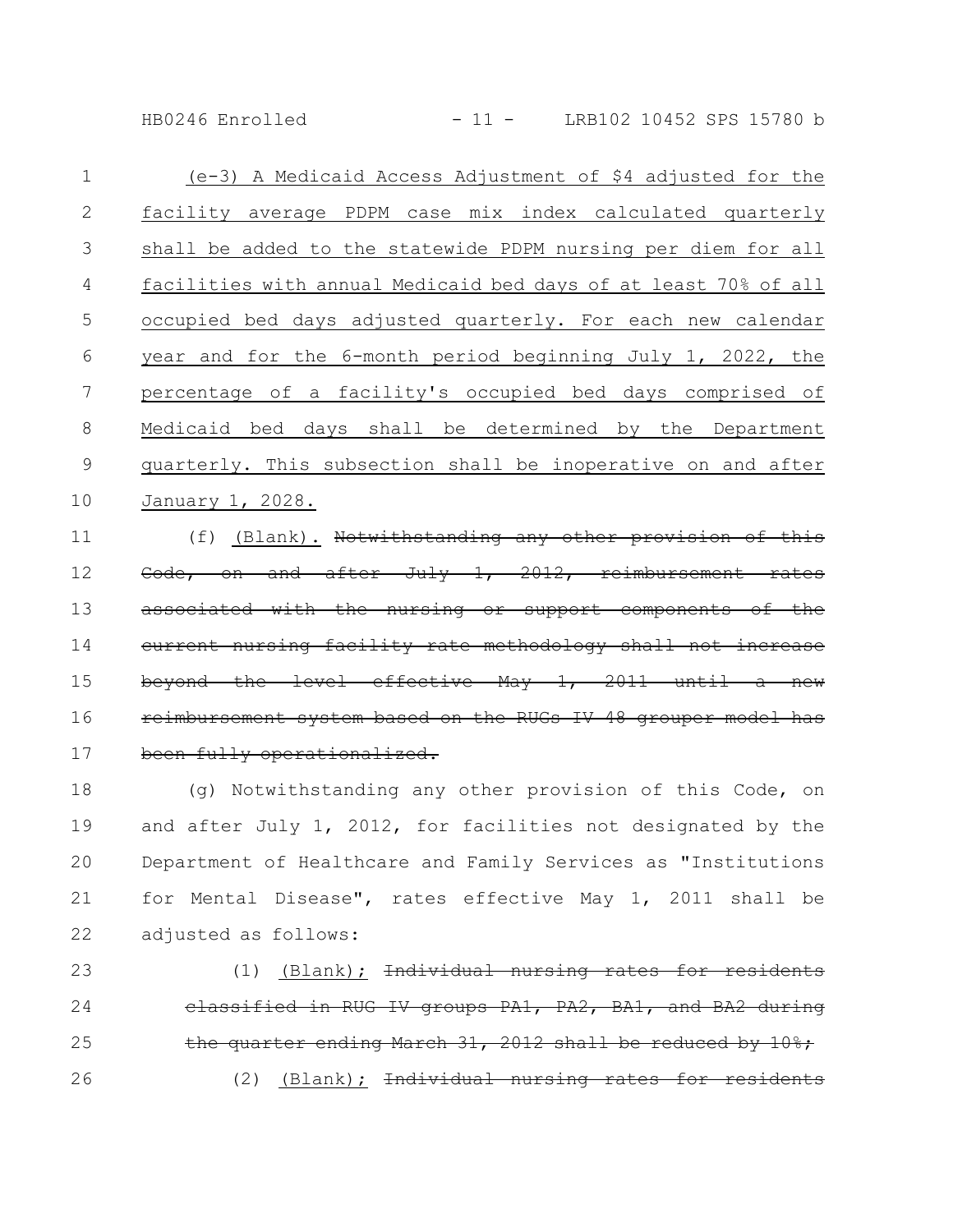- classified in all other RUG IV groups shall be reduced by  $1.0%$ ; 1 2
- (3) Facility rates for the capital and support components shall be reduced by 1.7%. 3 4

(h) Notwithstanding any other provision of this Code, on and after July 1, 2012, nursing facilities designated by the Department of Healthcare and Family Services as "Institutions for Mental Disease" and "Institutions for Mental Disease" that are facilities licensed under the Specialized Mental Health Rehabilitation Act of 2013 shall have the nursing, socio-developmental, capital, and support components of their reimbursement rate effective May 1, 2011 reduced in total by 2.7%. 5 6 7 8 9 10 11 12 13

(i) On and after July 1, 2014, the reimbursement rates for the support component of the nursing facility rate for facilities licensed under the Nursing Home Care Act as skilled or intermediate care facilities shall be the rate in effect on June 30, 2014 increased by 8.17%. 14 15 16 17 18

(j) Notwithstanding any other provision of law, subject to federal approval, effective July 1, 2019, sufficient funds shall be allocated for changes to rates for facilities licensed under the Nursing Home Care Act as skilled nursing facilities or intermediate care facilities for dates of services on and after July 1, 2019: (i) to establish, through June 30, 2022 a per diem add-on to the direct care per diem rate not to exceed \$70,000,000 annually in the aggregate 19 20 21 22 23 24 25 26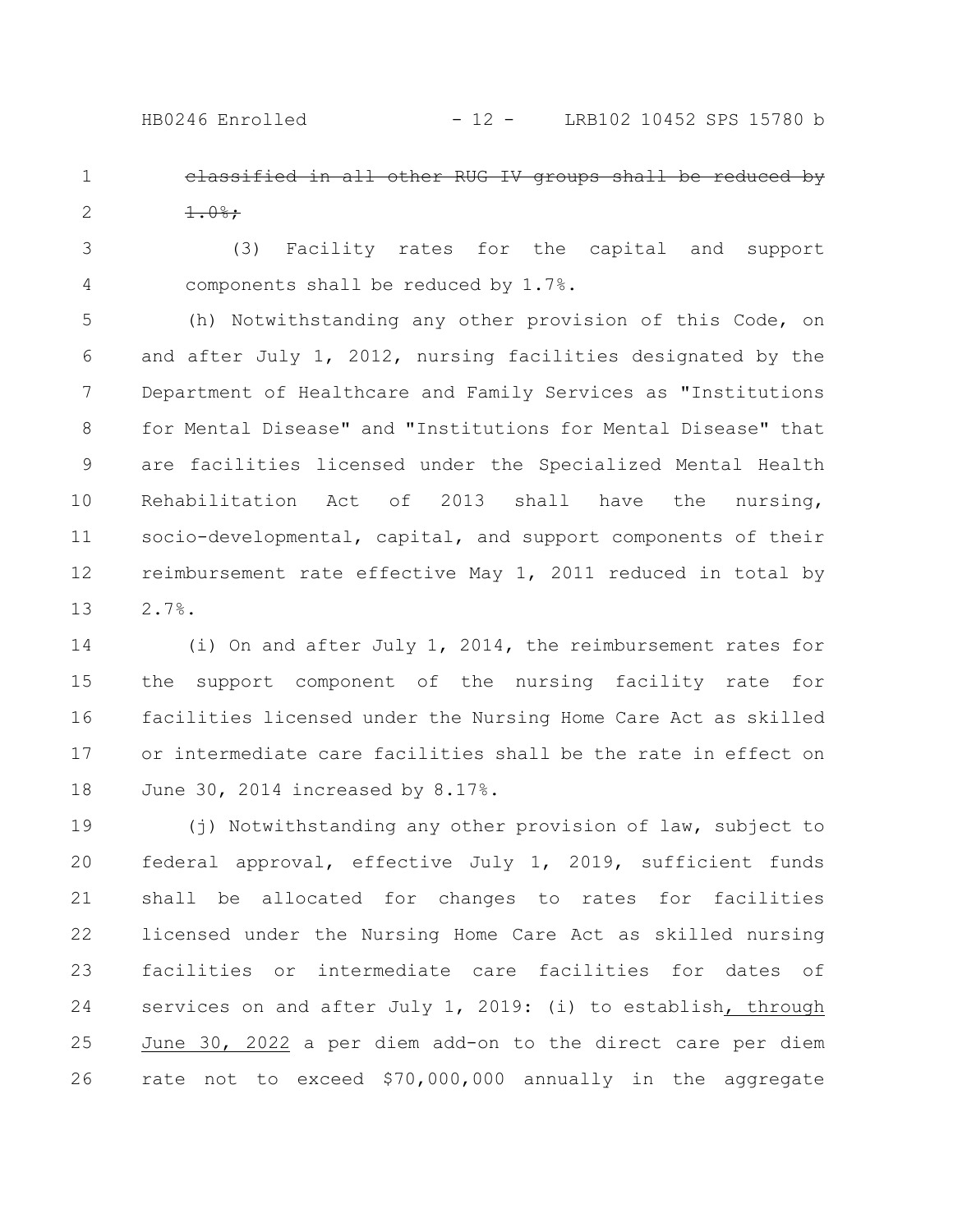HB0246 Enrolled - 13 - LRB102 10452 SPS 15780 b

taking into account federal matching funds for the purpose of addressing the facility's unique staffing needs, adjusted quarterly and distributed by a weighted formula based on Medicaid bed days on the last day of the second quarter preceding the quarter for which the rate is being adjusted. Beginning July 1, 2022, the annual \$70,000,000 described in the preceding sentence shall be dedicated to the variable per diem add-on for staffing under paragraph (6) of subsection (d); and (ii) in an amount not to exceed  $$170,000,000$  annually in the aggregate taking into account federal matching funds to permit the support component of the nursing facility rate to be updated as follows: 1 2 3 4 5 6 7 8 9 10 11 12

(1) 80%, or \$136,000,000, of the funds shall be used to update each facility's rate in effect on June 30, 2019 using the most recent cost reports on file, which have had a limited review conducted by the Department of Healthcare and Family Services and will not hold up enacting the rate increase, with the Department of Healthcare and Family Services and taking into account subsection (i). 13 14 15 16 17 18 19

(2) After completing the calculation in paragraph (1), any facility whose rate is less than the rate in effect on June 30, 2019 shall have its rate restored to the rate in effect on June 30, 2019 from the 20% of the funds set aside. 20 21 22 23 24

(3) The remainder of the 20%, or \$34,000,000, shall be used to increase each facility's rate by an equal 25 26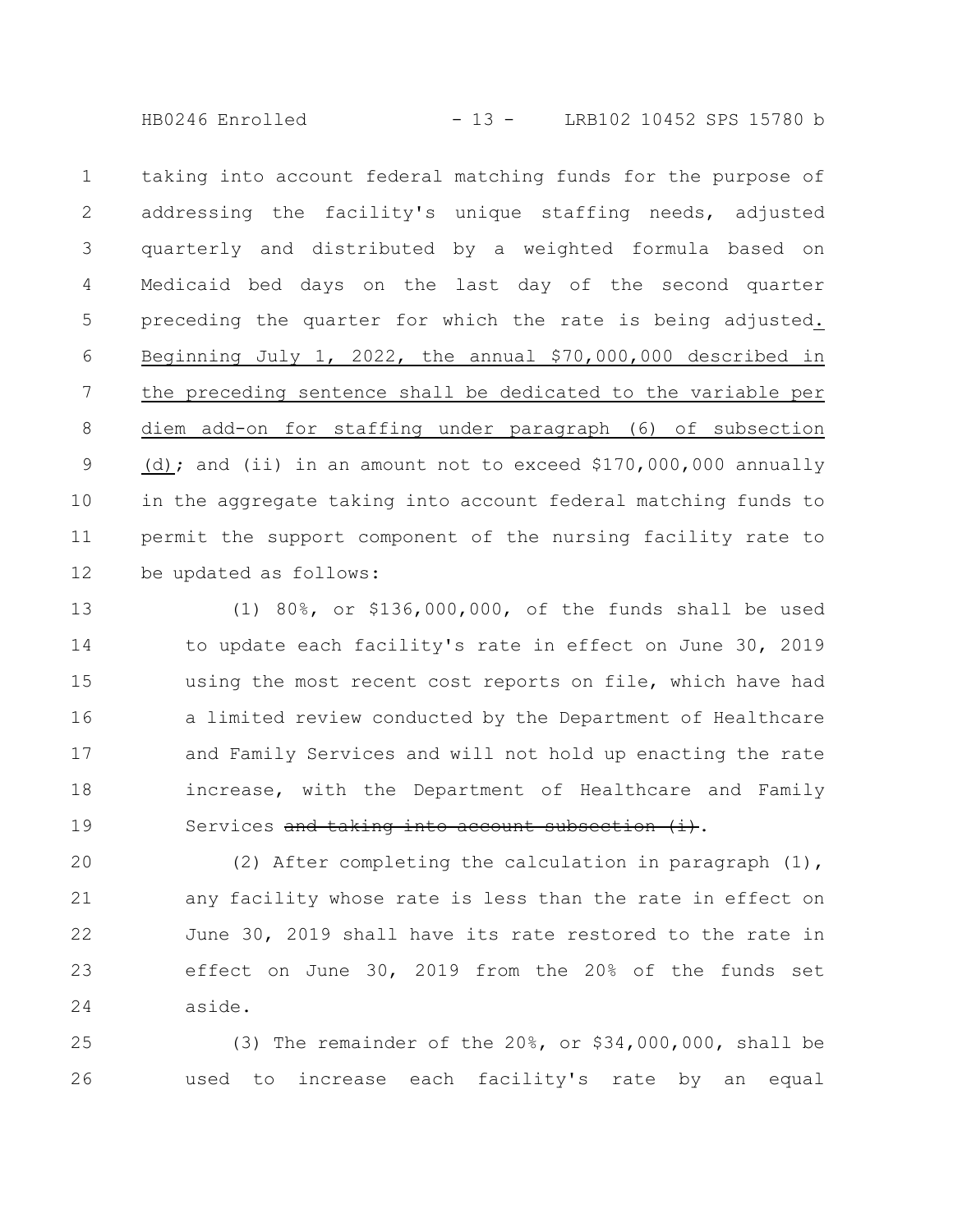HB0246 Enrolled - 14 - LRB102 10452 SPS 15780 b

percentage. 1

To implement item (i) in this subsection, facilities shall file quarterly reports documenting compliance with its annually approved staffing plan, which shall permit compliance with Section 3 202.05 of the Nursing Home Care Act. A facility that fails to meet the benchmarks and dates contained in the plan may have its add-on adjusted in the quarter following the quarterly review. Nothing in this Section shall limit the ability of the facility to appeal a ruling of non compliance and a subsequent reduction to the add on. Funds adjusted for noncompliance shall be maintained in the Long-Term Care Provider Fund and accounted for separately. At the end of each fiscal year, these funds shall be made available to facilities for special staffing projects. 2 3 4 5 6 7 8 9 10 11 12 13 14

In order to provide for the expeditious and timely implementation of the provisions of Public Act 101-10, emergency rules to implement any provision of Public Act 101-10 may be adopted in accordance with this subsection by the agency charged with administering that provision or initiative. The ageney shall simultaneously file emergency rules and permanent rules to ensure that there is no interruption in administrative quidance. The 150-day limitation of the effective period of emergency rules does not apply to rules adopted under this subsection, and the effective period may continue through June 30, 2021. The 24-month limitation on the adoption of emergency rules does 15 16 17 18 19 20 21 22 23 24 25 26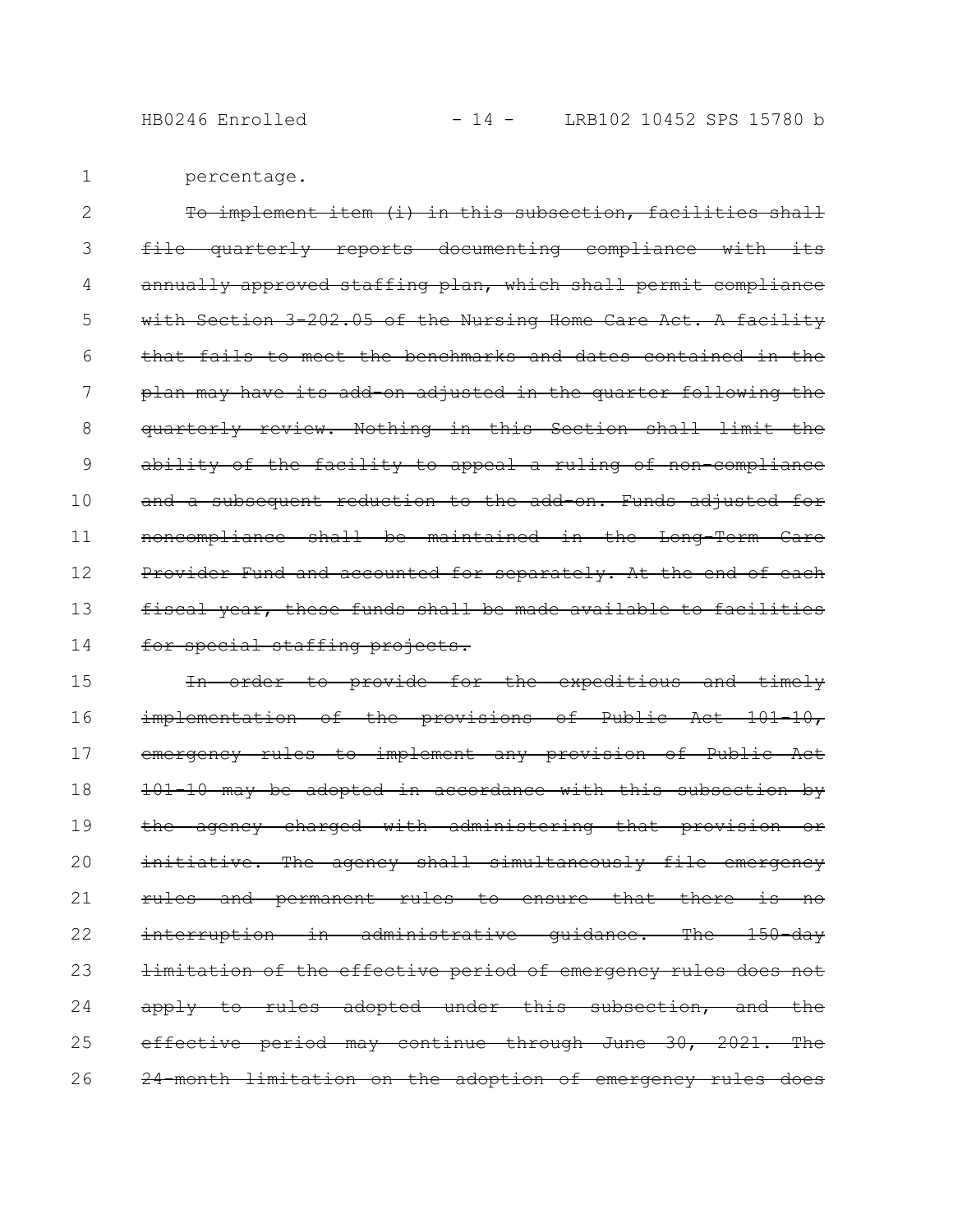apply to rules adopted under this subsection. The adopt emergency rules authorized by this subsection is deemed to be necessary for the public interest, safety, and welfare. 1 2 3

(k) During the first quarter of State Fiscal Year 2020, the Department of Healthcare of Family Services must convene a technical advisory group consisting of members of all trade associations representing Illinois skilled nursing providers to discuss changes necessary with federal implementation of Medicare's Patient-Driven Payment Model. Implementation of Medicare's Patient-Driven Payment Model shall, by September 1, 2020, end the collection of the MDS data that is necessary to maintain the current RUG-IV Medicaid payment methodology. The technical advisory group must consider a revised reimbursement methodology that takes into account transparency, accountability, actual staffing as reported under the federally required Payroll Based Journal system, changes to the minimum wage, adequacy in coverage of the cost of care, and a quality component that rewards quality improvements. 4 5 6 7 8 9 10 11 12 13 14 15 16 17 18

(l) The Department shall establish per diem add-on payments to improve the quality of care delivered by facilities, including: 19 20 21

(1) Incentive payments determined by facility performance on specified quality measures in an initial amount of \$70,000,000. Nothing in this subsection shall be construed to limit the quality of care payments in the aggregate statewide to \$70,000,000, and, if quality of 22 23 24 25 26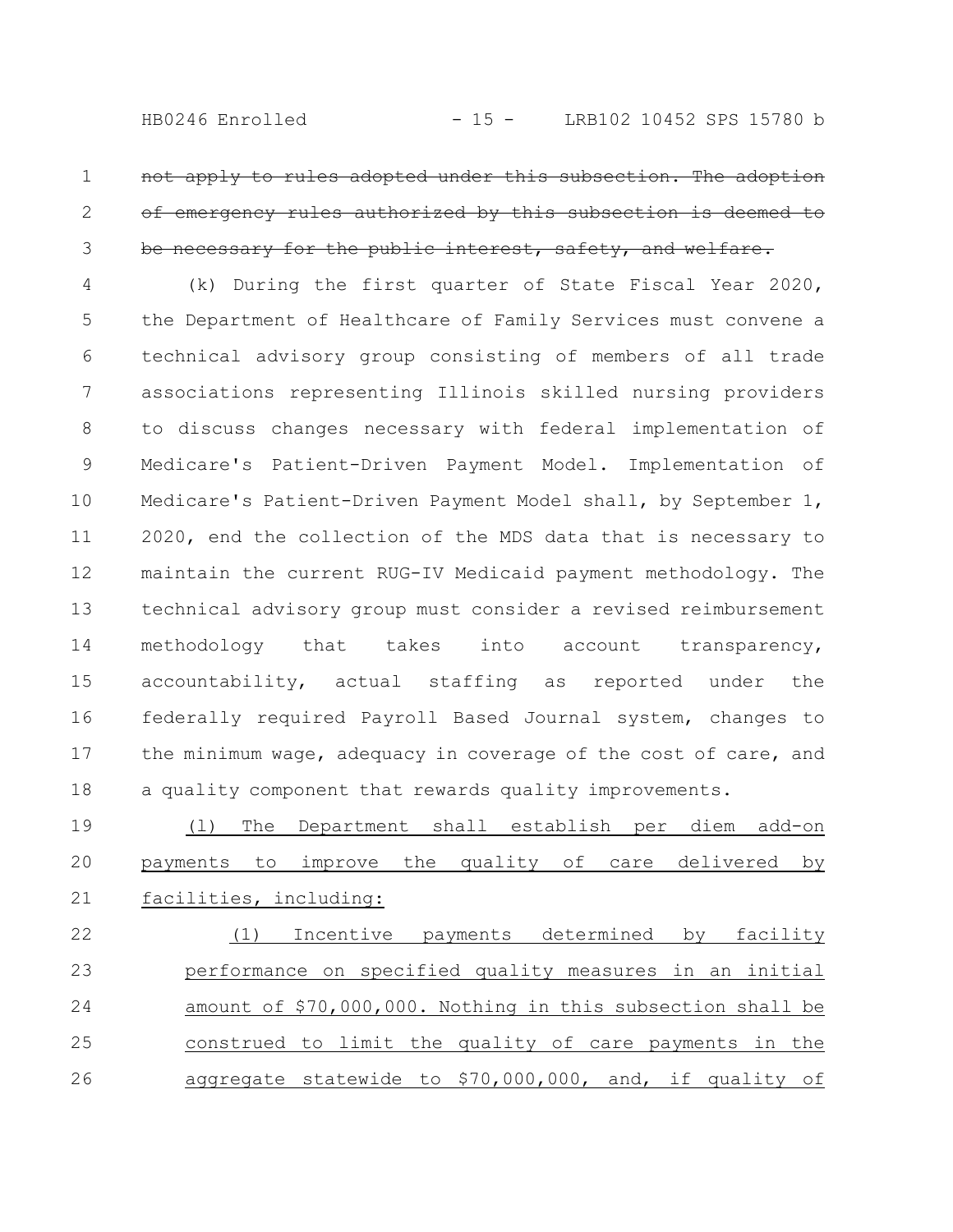HB0246 Enrolled - 16 - LRB102 10452 SPS 15780 b

care has improved across nursing facilities, the Department shall adjust those add-on payments accordingly. The quality payment methodology described in this subsection must be used for at least State Fiscal Year 2023. Beginning with the quarter starting July 1, 2023, the Department may add, remove, or change quality metrics and make associated changes to the quality payment methodology as outlined in subparagraph (E). Facilities designated by the Centers for Medicare and Medicaid Services as a special focus facility or a hospital-based nursing home do not qualify for quality payments. 1 2 3 4 5 6 7 8 9 10 11

(A) Each quality pool must be distributed by assigning a quality weighted score for each nursing home which is calculated by multiplying the nursing home's quality base period Medicaid days by the nursing home's star rating weight in that period. 12 13 14 15 16

(B) Star rating weights are assigned based on the nursing home's star rating for the LTS quality star rating. As used in this subparagraph, "LTS quality star rating" means the long-term stay quality rating for each nursing facility, as assigned by the Centers for Medicare and Medicaid Services under the Five-Star Quality Rating System. The rating is a number ranging from 0 (lowest) to 5 (highest). 17 18 19 20 21 22 23 24

(i) Zero-star or one-star rating has a weight of 0. 25 26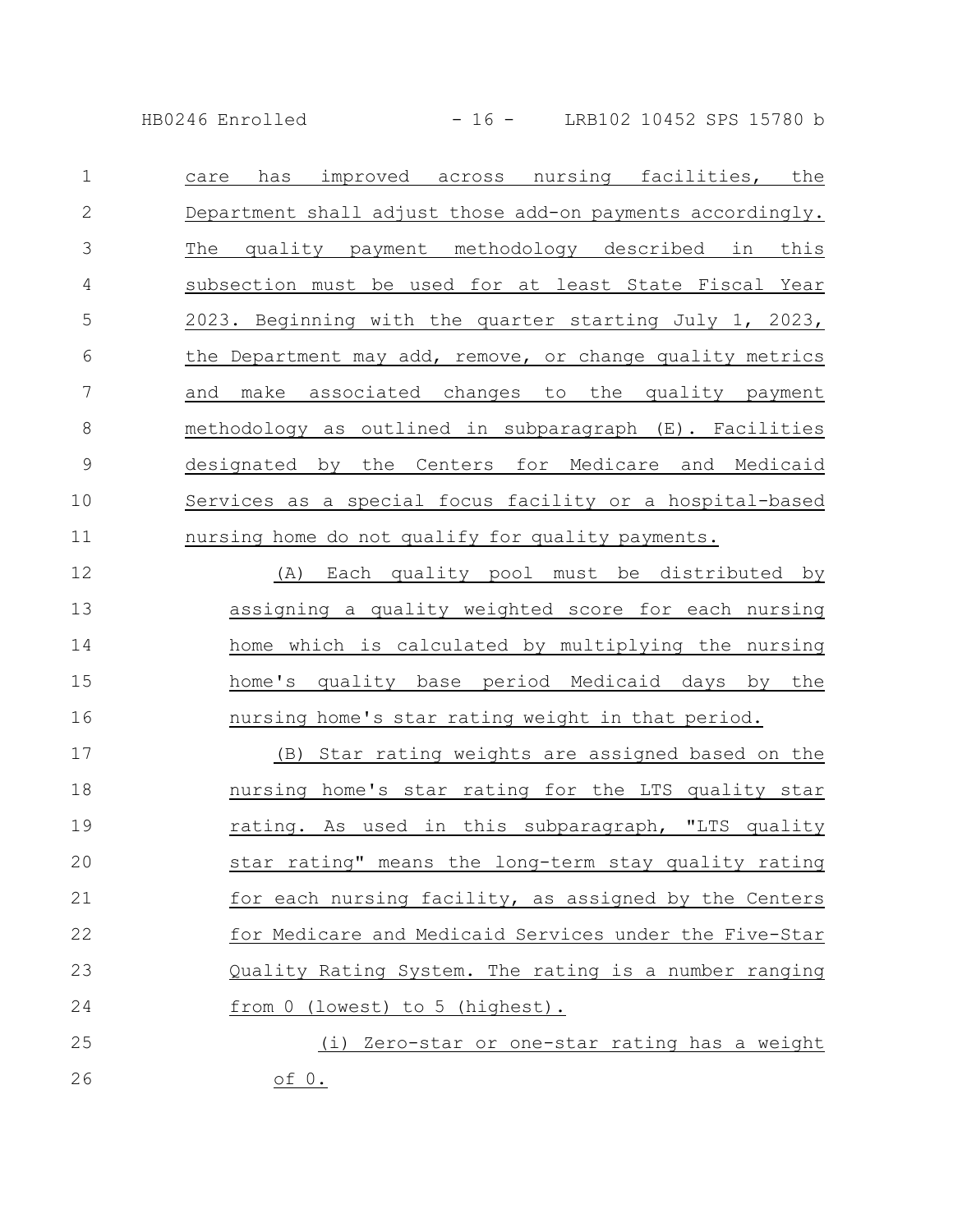| $\mathbf 1$    | (ii) Two-star rating has a weight of 0.75.             |
|----------------|--------------------------------------------------------|
| $\overline{2}$ | (iii) Three-star rating has a weight of 1.5.           |
| 3              | (iv) Four-star rating has a weight of 2.5.             |
| 4              | (v) Five-star rating has a weight of 3.5.              |
| 5              | Each nursing home's quality weight score is<br>(C)     |
| 6              | divided by the sum of all quality weight scores for    |
| 7              | qualifying nursing homes to determine the proportion   |
| 8              | of the quality pool to be paid to the nursing home.    |
| 9              | The quality pool is no less than \$70,000,000<br>(D)   |
| 10             | annually or \$17,500,000 per quarter. The Department   |
| 11             | shall publish on its website the estimated payments    |
| 12             | and the associated weights for each facility 45 days   |
| 13             | prior to when the initial payments for the quarter are |
| 14             | to be paid. The Department shall assign each facility  |
| 15             | the most recent and applicable quarter's STAR value    |
| 16             | unless the facility notifies the Department within 15  |
| 17             | days of an issue and the facility provides reasonable  |
| 18             | evidence demonstrating its timely compliance with      |
| 19             | federal data submission requirements for the quarter   |
| 20             | of record. If such evidence cannot be provided to the  |
| 21             | Department, the STAR rating assigned to the facility   |
| 22             | shall be reduced by one from the prior quarter.        |
| 23             | (E) The Department shall review quality metrics        |
| 24             | used for payment of the quality pool and make          |
|                |                                                        |

25 Tecommendations for any associated changes to the methodology for distributing quality pool payments in 26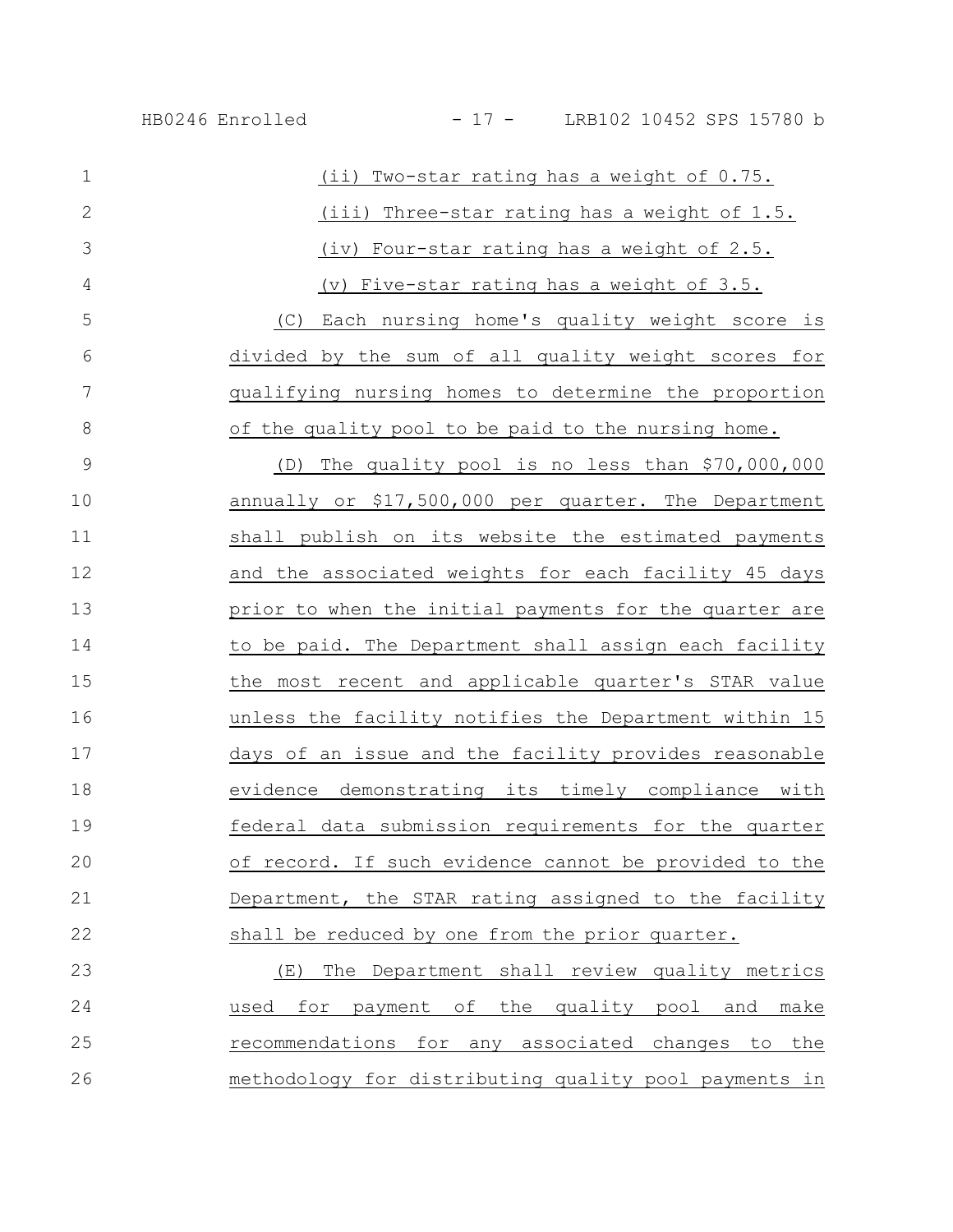| 1             | consultation with associations representing long-term     |
|---------------|-----------------------------------------------------------|
| $\mathbf{2}$  | care providers, consumer advocates, organizations         |
| 3             | representing workers of long-term care facilities, and    |
| 4             | payors. The Department may establish, by rule, changes    |
| 5             | the methodology for distributing quality pool<br>to       |
| 6             | payments.                                                 |
| 7             | The Department shall disburse quality pool<br>(F)         |
| 8             | payments from the Long-Term Care Provider Fund on a       |
| $\mathcal{G}$ | monthly basis in amounts proportional to the total        |
| 10            | quality pool payment determined for the quarter.          |
| 11            | The Department shall publish any changes in<br>(G)        |
| 12            | the methodology for distributing quality pool payments    |
| 13            | prior to the beginning of the measurement period or       |
| 14            | quality base period for any metric added to the           |
| 15            | distribution's methodology.                               |
| 16            | (2) Payments based on CNA tenure, promotion, and CNA      |
| 17            | training for the purpose of increasing CNA compensation.  |
| 18            | It is the intent of this subsection that payments made in |
| 19            | accordance with this paragraph be directly incorporated   |
| 20            | into increased compensation for CNAs. As used in this     |
| 21            | paragraph, "CNA" means a certified nursing assistant as   |
| 22            | that term is described in Section 3-206 of the Nursing    |
| 23            | Home Care Act, Section 3-206 of the ID/DD Community Care  |
| 24            | Act, and Section 3-206 of the MC/DD Act. The Department   |
| 25            | shall establish, by rule, payments to nursing facilities  |
| 26            | equal to Medicaid's share of the tenure wage increments   |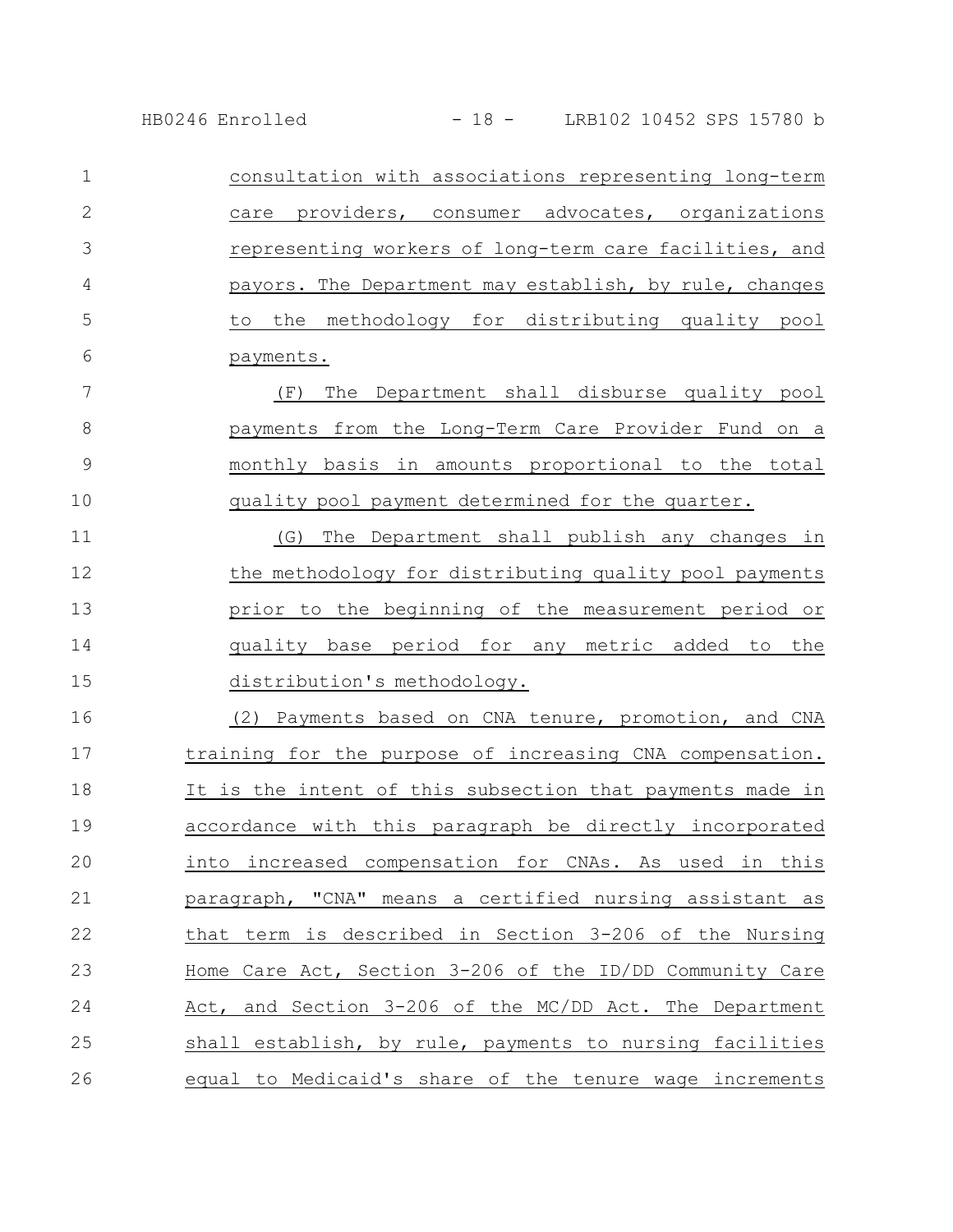HB0246 Enrolled - 19 - LRB102 10452 SPS 15780 b

| $\mathbf{1}$   | specified in this paragraph for all reported CNA employee   |
|----------------|-------------------------------------------------------------|
| $\mathbf{2}$   | hours compensated according to a posted schedule            |
| $\mathfrak{Z}$ | consisting of increments at least as large as those         |
| 4              | specified in this paragraph. The increments<br>are as       |
| 5              | follows: an additional \$1.50 per hour for CNAs with at     |
| 6              | least one and less than 2 years' experience plus another    |
| 7              | \$1 per hour for each additional year of experience up to a |
| $\,8\,$        | maximum of \$6.50 for CNAs with at least 6 years of         |
| $\mathsf 9$    | experience. For purposes of this paragraph, Medicaid's      |
| 10             | share shall be the ratio determined by paid Medicaid bed    |
| 11             | days divided by total bed days for the applicable time      |
| 12             | period used in the calculation. In addition, and additive   |
| 13             | any tenure increments paid as specified in this<br>to       |
| 14             | paragraph, the Department shall establish, by rule,         |
| 15             | payments supporting Medicaid's share of the                 |
| 16             | promotion-based wage increments for CNA employee hours      |
| 17             | compensated for that promotion with at least a \$1.50       |
| 18             | hourly increase. Medicaid's share shall be established as   |
| 19             | it is for the tenure increments described in this           |
| 20             | paragraph. Qualifying promotions shall be defined by the    |
| 21             | Department in rules for an expected 10-15% subset of CNAs   |
| 22             | assigned intermediate, specialized, or added roles such as  |
| 23             | CNA trainers, CNA scheduling "captains", and CNA            |
| 24             | specialists for resident conditions like dementia or        |
| 25             | memory care or behavioral health.                           |
| 26             | (m) The Department shall work with nursing facility         |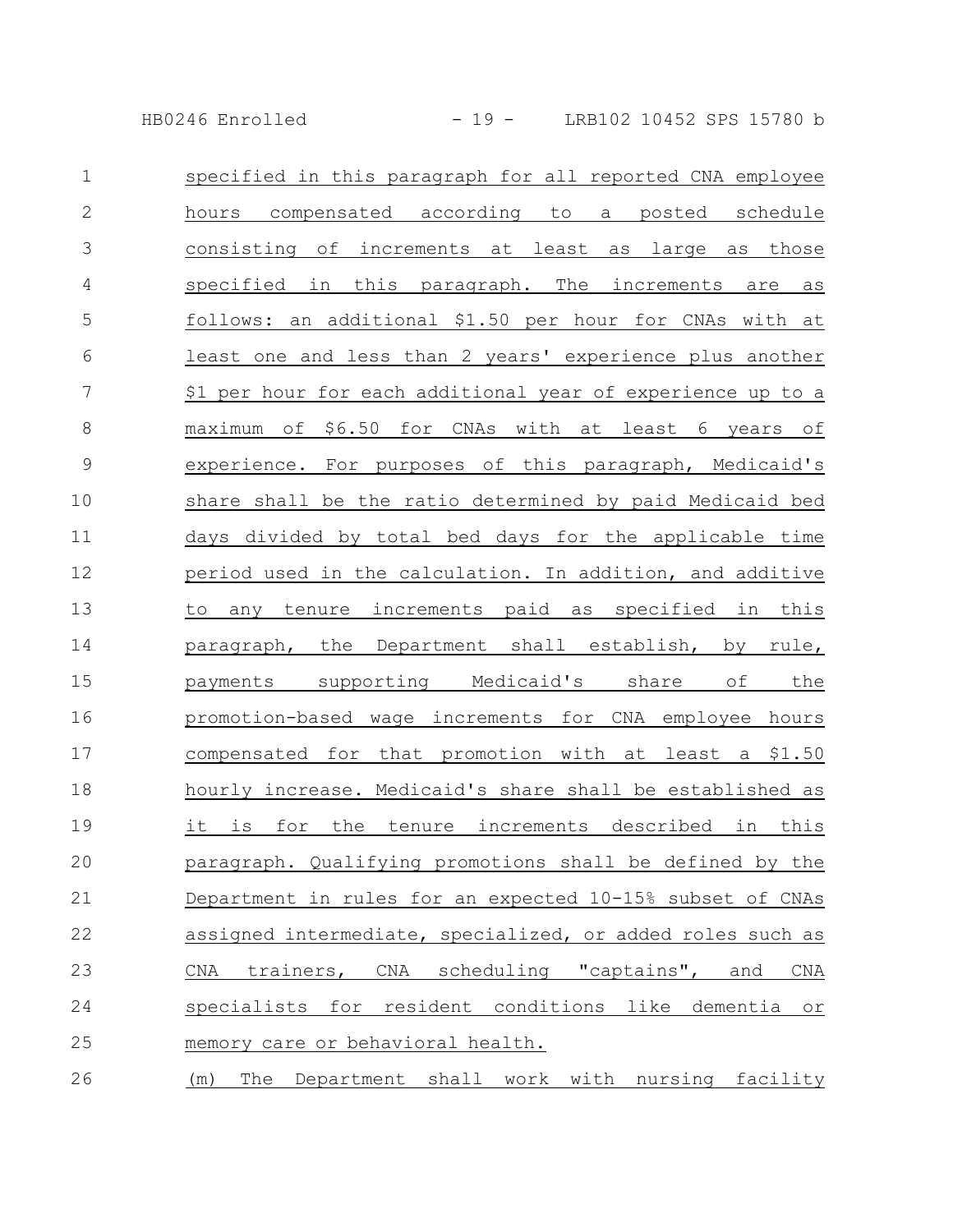industry representatives to design policies and procedures to permit facilities to address the integrity of data from federal reporting sites used by the Department in setting facility rates. (Source: P.A. 101-10, eff. 6-5-19; 101-348, eff. 8-9-19; 102-77, eff. 7-9-21; 102-558, eff. 8-20-21.) (305 ILCS 5/5-5.8) (from Ch. 23, par. 5-5.8) Sec. 5-5.8. Report on nursing home reimbursement. The Illinois Department shall report annually to the General Assembly, no later than the first Monday in April of 1982, and each year thereafter, in regard to: (a) the rate structure used by the Illinois Department to reimburse nursing facilities; (b) changes in the rate structure for reimbursing nursing facilities; (c) the administrative and program costs of reimbursing nursing facilities; (d) the availability of beds in nursing facilities for public aid recipients; and (e) the number of closings of nursing facilities, and the reasons for those closings; and  $\div$ (f) for years beginning 2025 and thereafter, drawing on all available information that evaluates, to the extent possible, nursing facility costs and revenue, including a focus on the period of initial implementation of the 1 2 3 4 5 6 7 8 9 10 11 12 13 14 15 16 17 18 19 20 21 22 23 24 25 HB0246 Enrolled - 20 - LRB102 10452 SPS 15780 b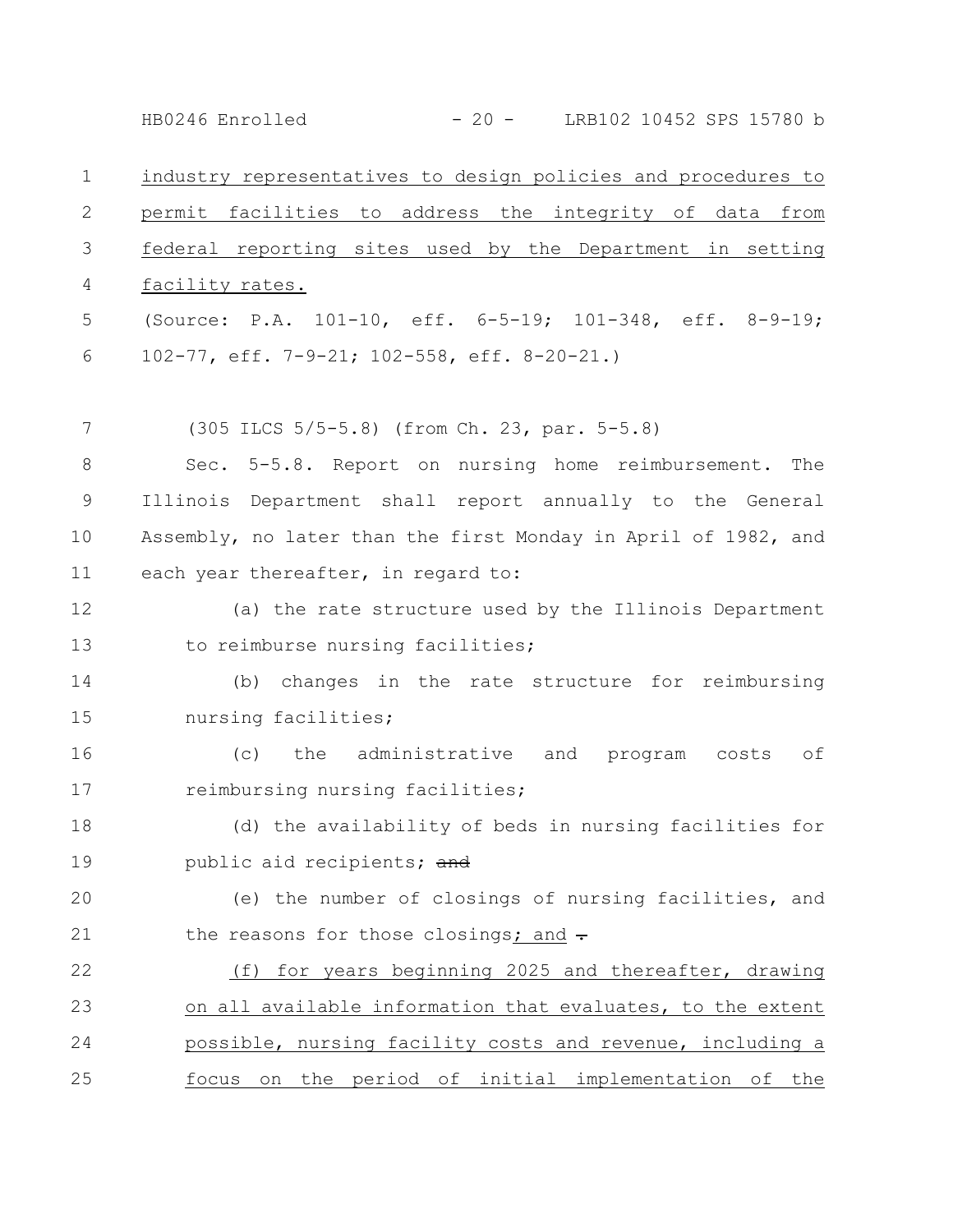HB0246 Enrolled - 21 - LRB102 10452 SPS 15780 b

1

## payments and programs authorized in this Act.

The requirement for reporting to the General Assembly shall be satisfied by filing copies of the report as required by Section 3.1 of the General Assembly Organization Act, and filing such additional copies with the State Government Report Distribution Center for the General Assembly as is required under paragraph (t) of Section 7 of the State Library Act. (Source: P.A. 100-1148, eff. 12-10-18.) 2 3 4 5 6 7 8

(305 ILCS 5/5B-2) (from Ch. 23, par. 5B-2) 9

Sec. 5B-2. Assessment; no local authorization to tax. 10

(a) For the privilege of engaging in the occupation of long-term care provider, beginning July 1, 2011 through June 30, 2022, or upon federal approval by the Centers for Medicare and Medicaid Services of the long-term care provider assessment described in subsection (a-1), whichever is later, an assessment is imposed upon each long-term care provider in an amount equal to \$6.07 times the number of occupied bed days due and payable each month. Notwithstanding any provision of any other Act to the contrary, this assessment shall be construed as a tax, but shall not be billed or passed on to any resident of a nursing home operated by the nursing home provider. 11 12 13 14 15 16 17 18 19 20 21 22

(a-1) For the privilege of engaging in the occupation of long-term care provider for each occupied non-Medicare bed day, beginning July 1, 2022, an assessment is imposed upon 23 24 25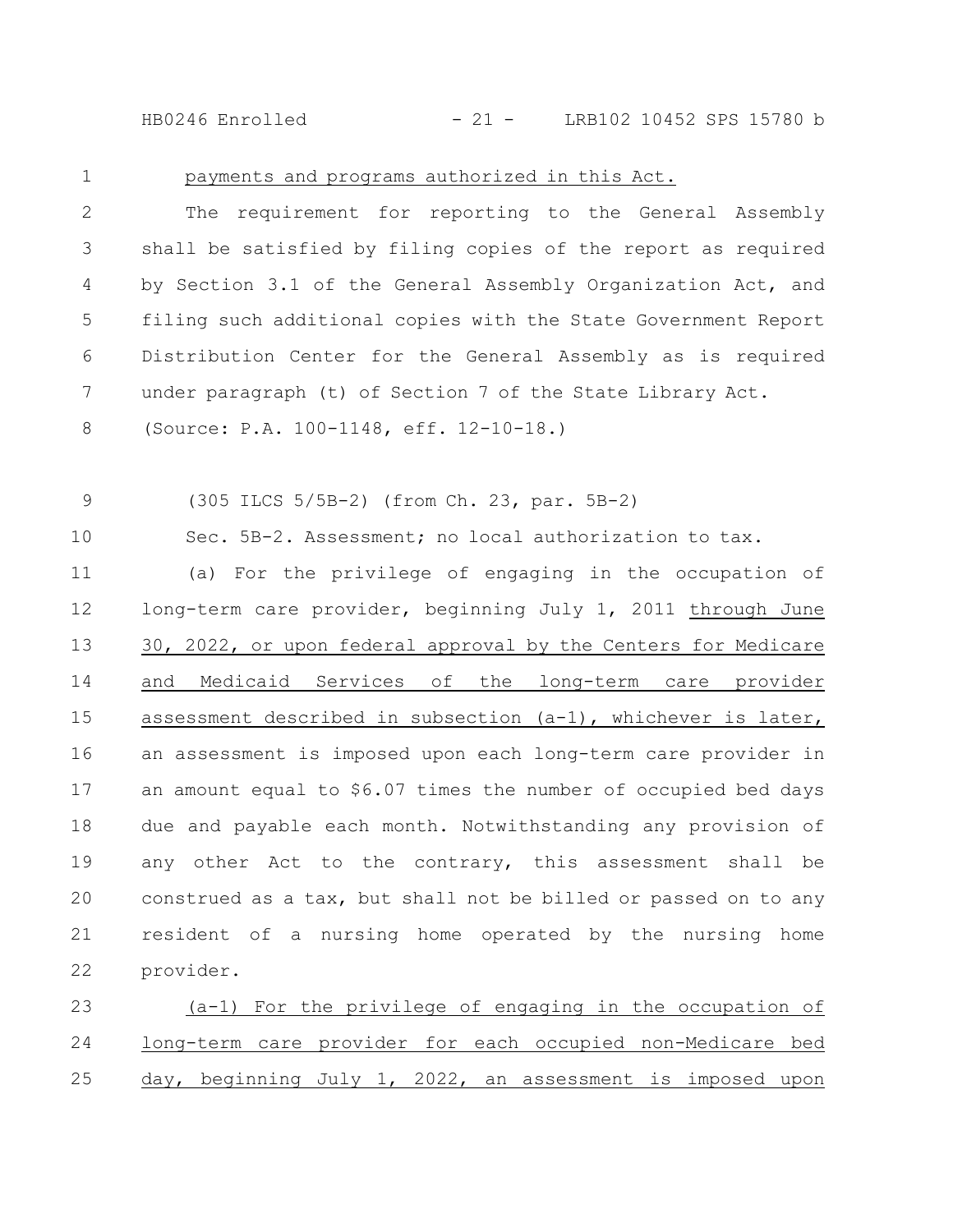HB0246 Enrolled - 22 - LRB102 10452 SPS 15780 b

| $\mathbf 1$ | each long-term care provider in an amount varying with the     |
|-------------|----------------------------------------------------------------|
| 2           | number of paid Medicaid resident days per annum<br>in<br>the   |
| 3           | facility with the following schedule of occupied bed<br>tax    |
| 4           | amounts. This assessment is due and payable each month.<br>The |
| 5           | tax shall follow the schedule below and be rebased by the      |
| 6           | Department on an annual basis. The Department shall publish    |
| 7           | each facility's rebased tax rate according to the schedule in  |
| $8\,$       | this Section 30 days prior to the beginning of the 6-month     |
| $\mathsf 9$ | period beginning July 1, 2022 and thereafter 30 days prior to  |
| 10          | the beginning of each calendar year which shall incorporate    |
| 11          | number of paid Medicaid days used to determine each<br>the     |
| 12          | facility's rebased tax rate.                                   |
| 13          | 0-5,000 paid Medicaid resident days per<br>(1)<br>annum,       |
| 14          | \$10.67.                                                       |
| 15          | 5,001-15,000 paid Medicaid resident days<br>(2)<br>per         |
| 16          | <u>annum, \$19.20.</u>                                         |
| 17          | (3) 15,001-35,000 paid Medicaid resident days per              |
| 18          | annum, \$22.40.                                                |
| 19          | (4) 35,001-55,000 paid Medicaid resident days<br>per           |
| 20          | annum, \$19.20.                                                |
| 21          | (5) 55,001-65,000 paid Medicaid resident days per              |
| 22          | annum, \$13.86.                                                |
| 23          | 65,001+ paid Medicaid resident days per annum,<br>(6)          |
| 24          | \$10.67.                                                       |
| 25          | Any non-profit nursing facilities without<br>(7)               |
| 26          | Medicaid-certified beds, \$7 per occupied bed day.             |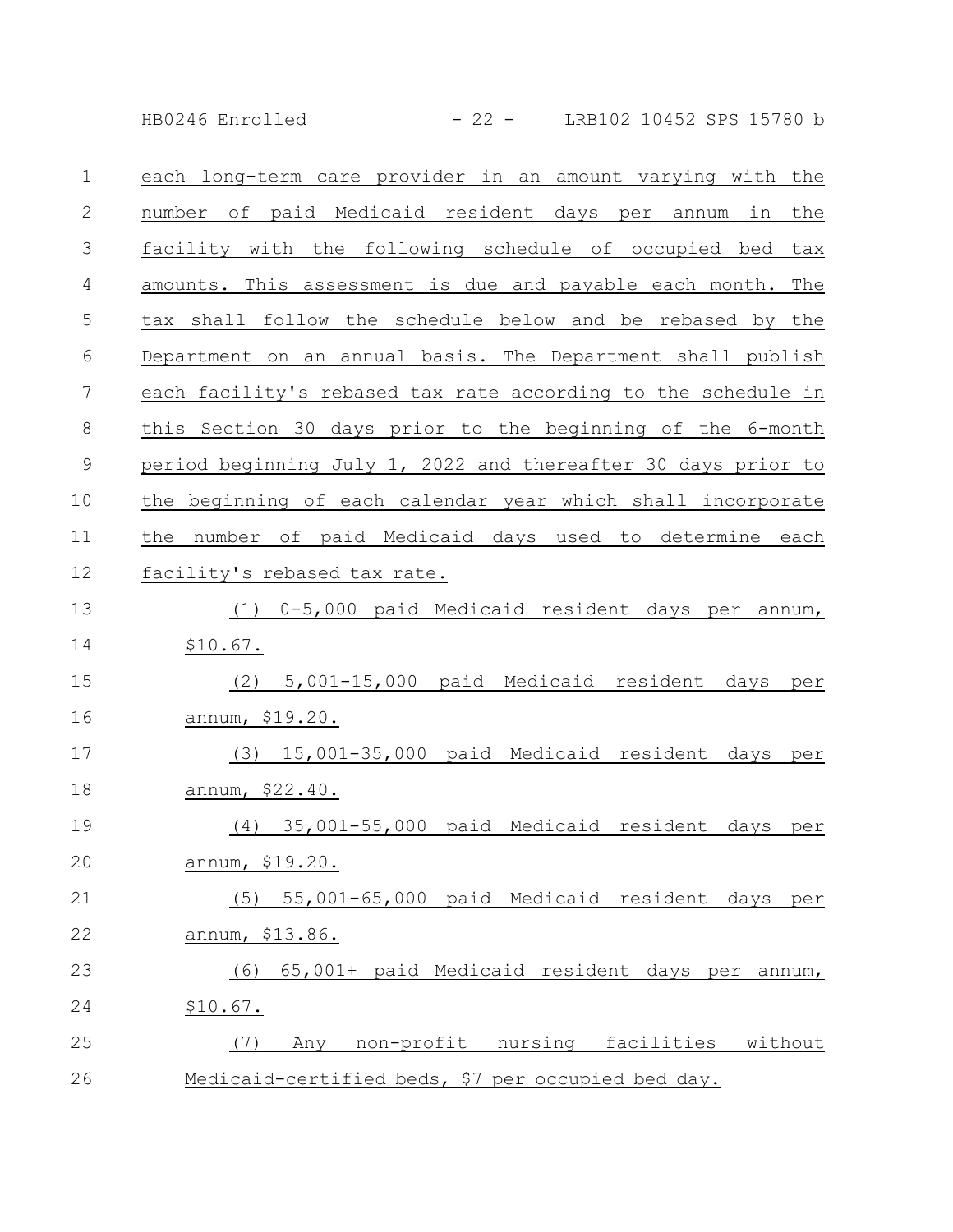HB0246 Enrolled - 23 - LRB102 10452 SPS 15780 b

Notwithstanding any provision of any other Act to the contrary, this assessment shall be construed as a tax but shall not be billed or passed on to any resident of a nursing home operated by the nursing home provider. 1 2 3 4

For each new calendar year and for the 6-month period beginning July 1, 2022, a facility's paid Medicaid resident days per annum shall be determined using the Department's Medicaid Management Information System to include Medicaid resident days for the year ending 9 months earlier. 5 6 7 8 9

(b) Nothing in this amendatory Act of 1992 shall be construed to authorize any home rule unit or other unit of local government to license for revenue or impose a tax or assessment upon long-term care providers or the occupation of long-term care provider, or a tax or assessment measured by the income or earnings or occupied bed days of a long-term care provider. 10 11 12 13 14 15 16

(c) The assessment imposed by this Section shall not be due and payable, however, until after the Department notifies the long-term care providers, in writing, that the payment methodologies to long-term care providers required under Section  $5-5.2$   $5-5.4$  of this Code have been approved by the Centers for Medicare and Medicaid Services of the U.S. Department of Health and Human Services and that the waivers under 42 CFR 433.68 for the assessment imposed by this Section, if necessary, have been granted by the Centers for Medicare and Medicaid Services of the U.S. Department of 17 18 19 20 21 22 23 24 25 26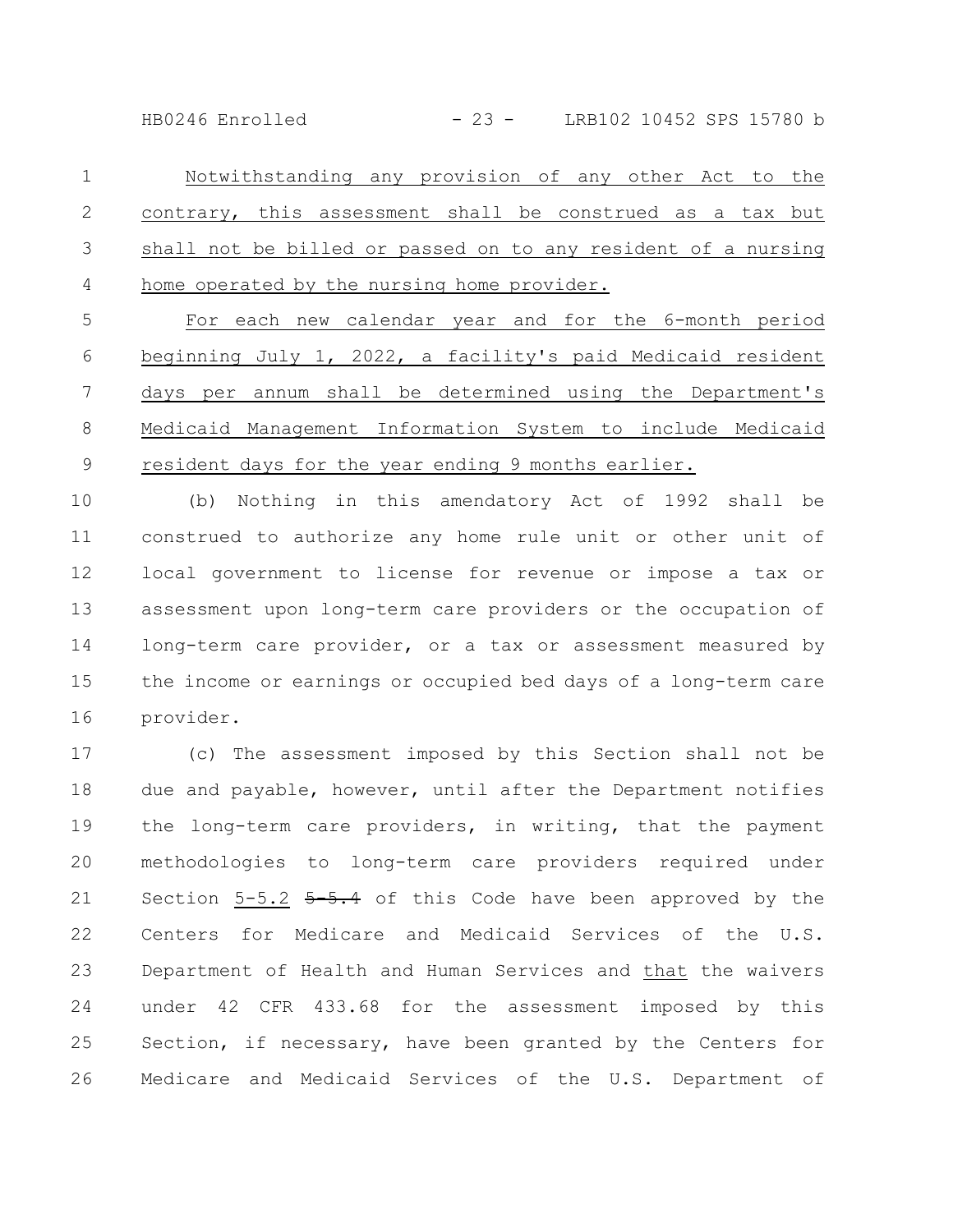HB0246 Enrolled - 24 - LRB102 10452 SPS 15780 b

Health and Human Services. 1

(Source: P.A. 96-1530, eff. 2-16-11; 97-10, eff. 6-14-11; 97-584, eff. 8-26-11.) 2 3

4

5

(305 ILCS 5/5B-4) (from Ch. 23, par. 5B-4)

Sec. 5B-4. Payment of assessment; penalty.

(a) The assessment imposed by Section 5B-2 shall be due and payable monthly, on the last State business day of the month for occupied bed days reported for the preceding third month prior to the month in which the tax is payable and due. A facility that has delayed payment due to the State's failure to reimburse for services rendered may request an extension on the due date for payment pursuant to subsection (b) and shall pay the assessment within 30 days of reimbursement by the Department. The Illinois Department may provide that county nursing homes directed and maintained pursuant to Section 5-1005 of the Counties Code may meet their assessment obligation by certifying to the Illinois Department that county expenditures have been obligated for the operation of the county nursing home in an amount at least equal to the amount of the assessment. 6 7 8 9 10 11 12 13 14 15 16 17 18 19 20

(a-5) The Illinois Department shall provide for an electronic submission process for each long-term care facility to report at a minimum the number of occupied bed days of the long-term care facility for the reporting period and other reasonable information the Illinois Department requires for 21 22 23 24 25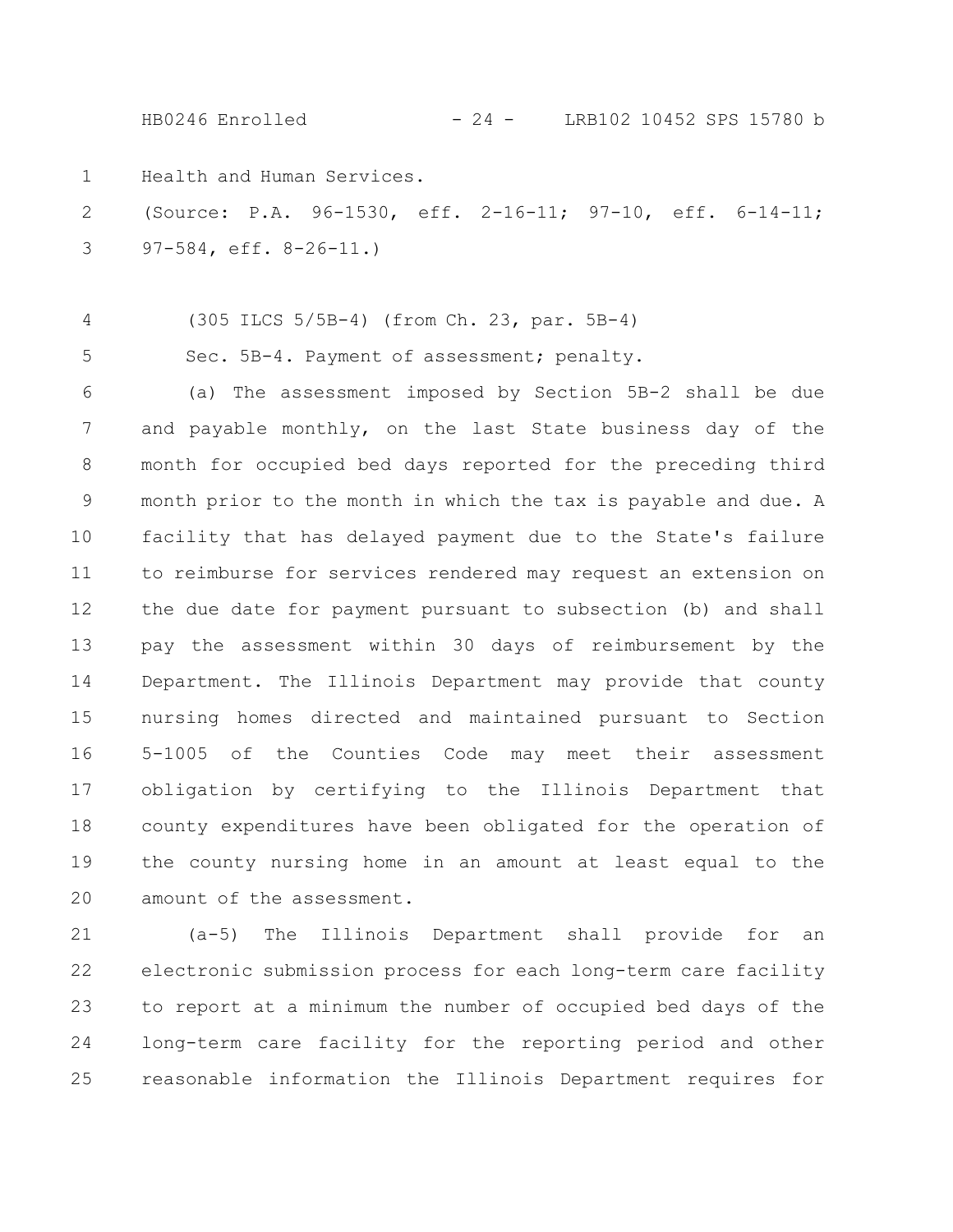HB0246 Enrolled - 25 - LRB102 10452 SPS 15780 b

the administration of its responsibilities under this Code. Beginning July 1, 2013, a separate electronic submission shall be completed for each long-term care facility in this State operated by a long-term care provider. The Illinois Department shall provide a self-reporting notice of the assessment form that the long-term care facility completes for the required period and submits with its assessment payment to the Illinois Department. To the extent practicable, the Department shall coordinate the assessment reporting requirements with other reporting required of long-term care facilities. 1 2 3 4 5 6 7 8 9 10

(b) The Illinois Department is authorized to establish delayed payment schedules for long-term care providers that are unable to make assessment payments when due under this Section due to financial difficulties, as determined by the Illinois Department. The Illinois Department may not deny a request for delay of payment of the assessment imposed under this Article if the long-term care provider has not been paid by the State or the Medicaid managed care organization for services provided during the month on which the assessment is levied or the Medicaid managed care organization has not been paid by the State. 11 12 13 14 15 16 17 18 19 20 21

(c) If a long-term care provider fails to pay the full amount of an assessment payment when due (including any extensions granted under subsection (b)), there shall, unless waived by the Illinois Department for reasonable cause, be added to the assessment imposed by Section 5B-2 a penalty 22 23 24 25 26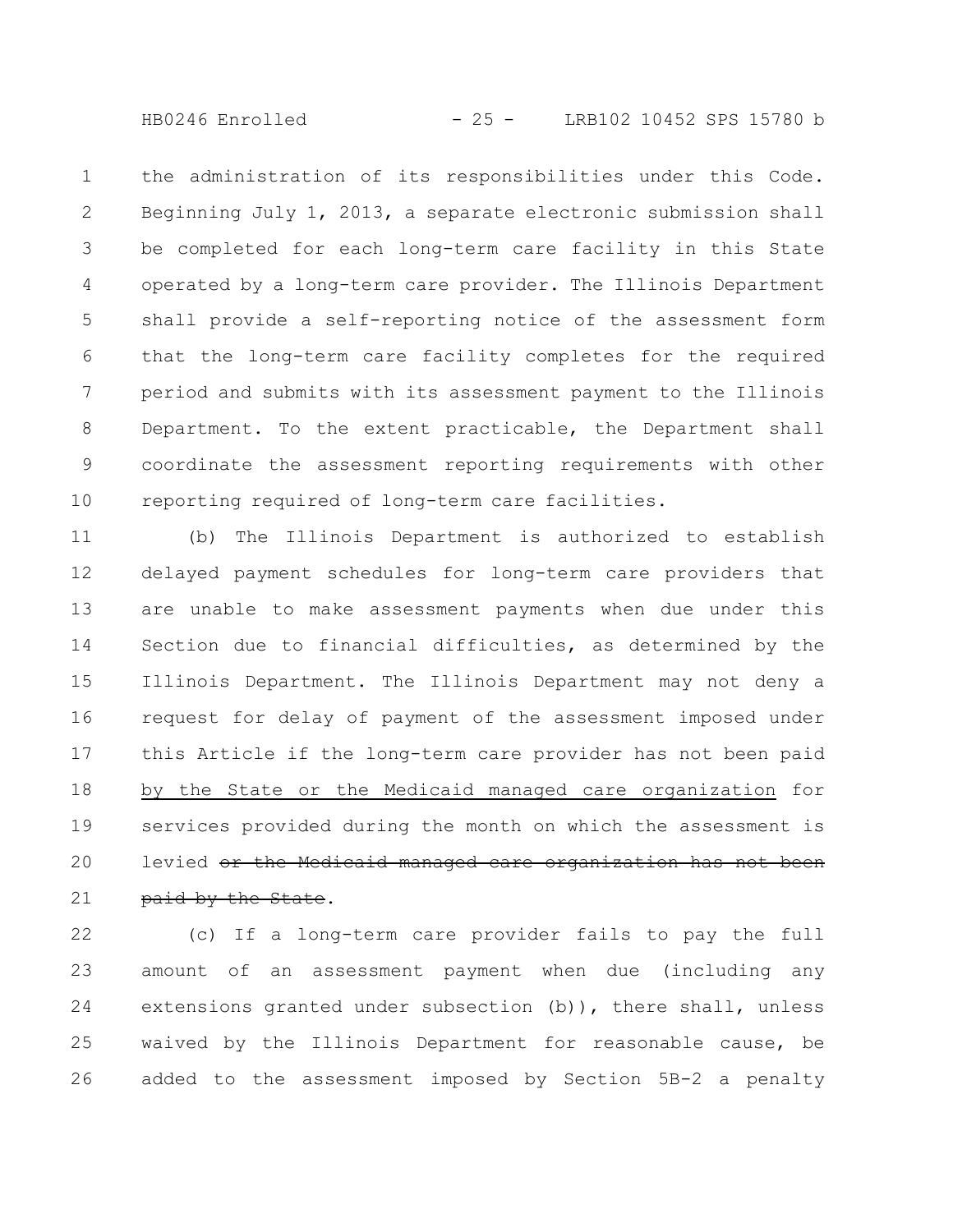HB0246 Enrolled - 26 - LRB102 10452 SPS 15780 b

assessment equal to the lesser of (i) 5% of the amount of the assessment payment not paid on or before the due date plus 5% of the portion thereof remaining unpaid on the last day of each month thereafter or (ii) 100% of the assessment payment amount not paid on or before the due date. For purposes of this subsection, payments will be credited first to unpaid assessment payment amounts (rather than to penalty or interest), beginning with the most delinquent assessment payments. Payment cycles of longer than 60 days shall be one factor the Director takes into account in granting a waiver under this Section. 1 2 3 4 5 6 7 8 9 10 11

(c-5) If a long-term care facility fails to file its assessment bill with payment, there shall, unless waived by the Illinois Department for reasonable cause, be added to the assessment due a penalty assessment equal to 25% of the assessment due. After July 1, 2013, no penalty shall be assessed under this Section if the Illinois Department does not provide a process for the electronic submission of the information required by subsection (a-5). 12 13 14 15 16 17 18 19

(d) Nothing in this amendatory Act of 1993 shall be construed to prevent the Illinois Department from collecting all amounts due under this Article pursuant to an assessment imposed before the effective date of this amendatory Act of 1993. 20 21 22 23 24

(e) Nothing in this amendatory Act of the 96th General Assembly shall be construed to prevent the Illinois Department 25 26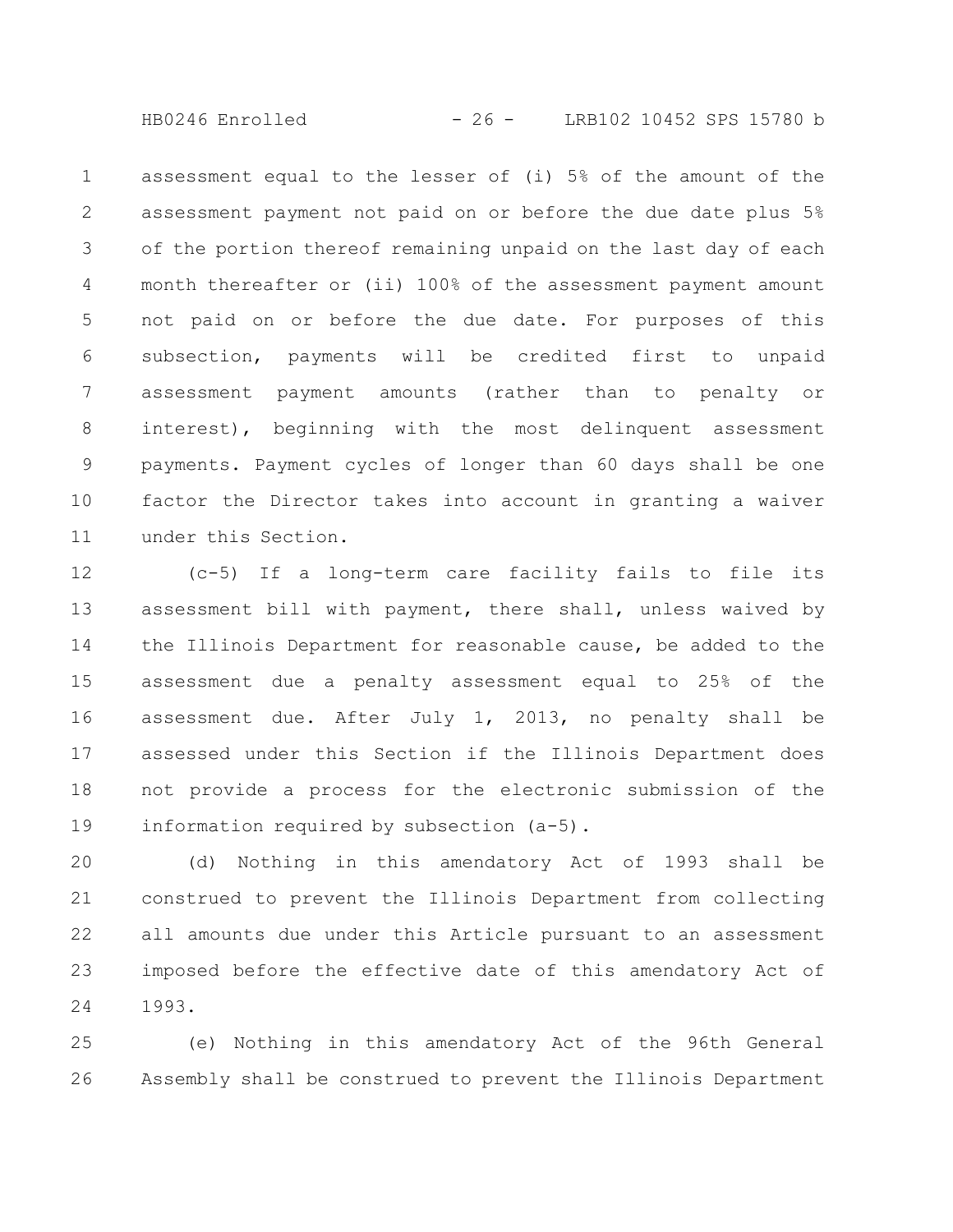from collecting all amounts due under this Code pursuant to an assessment, tax, fee, or penalty imposed before the effective date of this amendatory Act of the 96th General Assembly. 1 2 3

(f) No installment of the assessment imposed by Section 5B-2 shall be due and payable until after the Department notifies the long-term care providers, in writing, that the payment methodologies to long-term care providers required under Section  $5-5.2$   $5-5.4$  of this Code have been approved by the Centers for Medicare and Medicaid Services of the U.S. Department of Health and Human Services and the waivers under 42 CFR 433.68 for the assessment imposed by this Section, if necessary, have been granted by the Centers for Medicare and Medicaid Services of the U.S. Department of Health and Human Services. Upon notification to the Department of approval of the payment methodologies required under Section 5-5.2 5-5.4 of this Code and the waivers granted under 42 CFR 433.68, all installments otherwise due under Section 5B-4 prior to the date of notification shall be due and payable to the Department upon written direction from the Department within 90 days after issuance by the Comptroller of the payments required under Section 5-5.2 5-5.4 of this Code. 4 5 6 7 8 9 10 11 12 13 14 15 16 17 18 19 20 21

(Source: P.A. 100-501, eff. 6-1-18; 101-649, eff. 7-7-20.) 22

(305 ILCS 5/5B-5) (from Ch. 23, par. 5B-5) 23

Sec. 5B-5. Annual reporting; penalty; maintenance of records. 24 25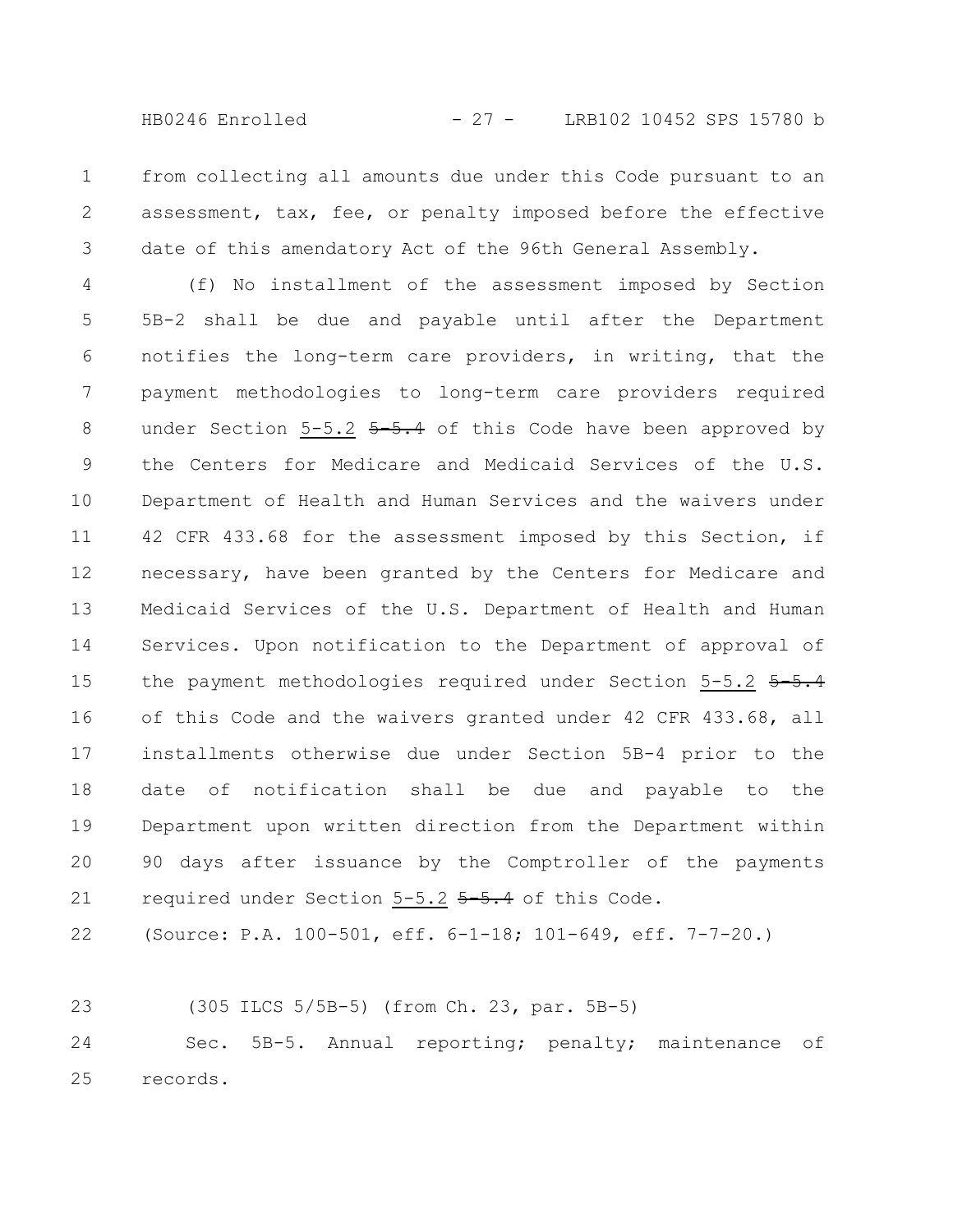HB0246 Enrolled - 28 - LRB102 10452 SPS 15780 b

(a) After December 31 of each year, and on or before March 31 of the succeeding year, every long-term care provider subject to assessment under this Article shall file a report with the Illinois Department. The report shall be in a form and manner prescribed by the Illinois Department and shall state the revenue received by the long-term care provider, reported in such categories as may be required by the Illinois Department, and other reasonable information the Illinois Department requires for the administration of its responsibilities under this Code. 1 2 3 4 5 6 7 8 9 10

(b) If a long-term care provider operates or maintains more than one long-term care facility in this State, the provider may not file a single return covering all those long-term care facilities, but shall file a separate return for each long-term care facility and shall compute and pay the assessment for each long-term care facility separately. 11 12 13 14 15 16

(c) Notwithstanding any other provision in this Article, in the case of a person who ceases to operate or maintain a long-term care facility in respect of which the person is subject to assessment under this Article as a long-term care provider, the person shall file a final, amended return with the Illinois Department not more than 90 days after the cessation reflecting the adjustment and shall pay with the final return the assessment for the year as so adjusted (to the extent not previously paid). If a person fails to file a final amended return on a timely basis, there shall, unless waived 17 18 19 20 21 22 23 24 25 26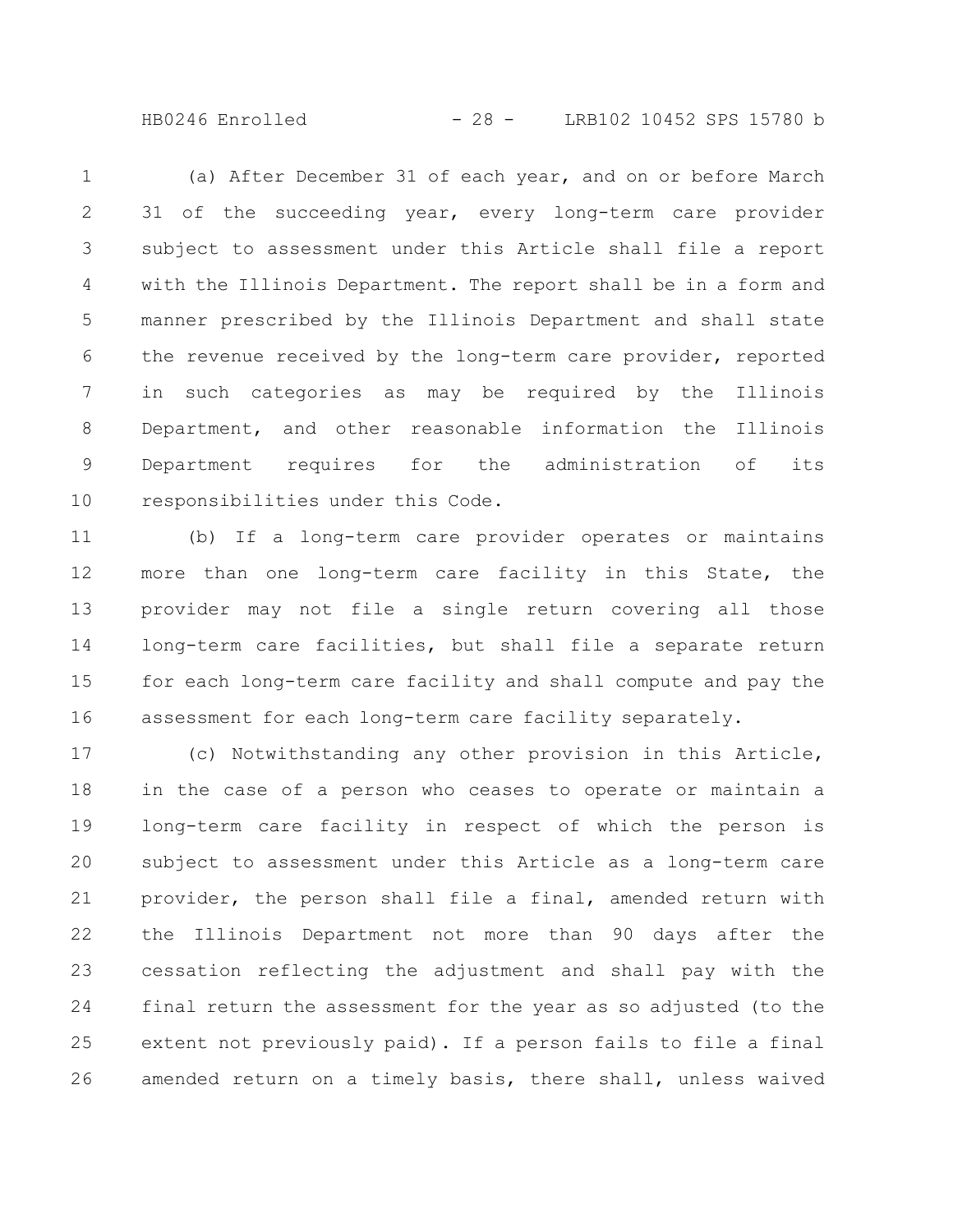by the Illinois Department for reasonable cause, be added to the assessment due a penalty assessment equal to 25% of the assessment due. 1 2 3

(d) Notwithstanding any other provision of this Article, a provider who commences operating or maintaining a long-term care facility that was under a prior ownership and remained licensed by the Department of Public Health shall notify the Illinois Department of any the change in ownership regardless of percentage, and shall be responsible to immediately pay any prior amounts owed by the facility. In addition, beginning January 1, 2023, all providers operating or maintaining a long-term care facility shall notify the Illinois Department of all individual owners and any individuals or organizations that are part of a limited liability company with ownership of that facility and the percentage ownership of each owner. This ownership reporting requirement does not include individual shareholders in a publicly held corporation. Submission of the information as part of the Department's cost reporting requirements shall satisfy this requirement. 4 5 6 7 8 9 10 11 12 13 14 15 16 17 18 19

(e) The Department shall develop a procedure for sharing with a potential buyer of a facility information regarding outstanding assessments and penalties owed by that facility. 20 21 22

(f) In the case of a long-term care provider existing as a corporation or legal entity other than an individual, the return filed by it shall be signed by its president, vice-president, secretary, or treasurer or by its properly 23 24 25 26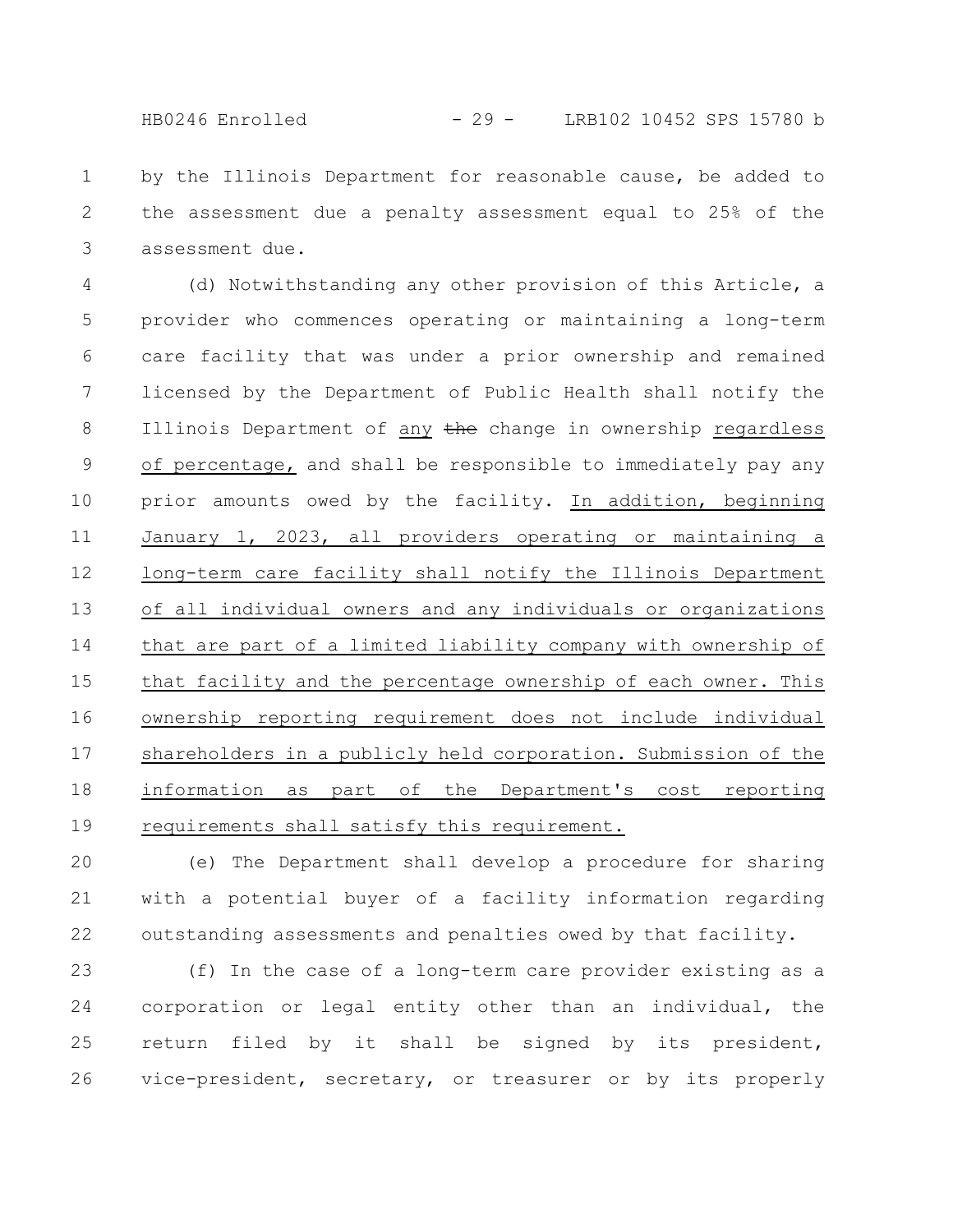HB0246 Enrolled - 30 - LRB102 10452 SPS 15780 b

authorized agent. 1

(g) If a long-term care provider fails to file its return on or before the due date of the return, there shall, unless waived by the Illinois Department for reasonable cause, be added to the assessment imposed by Section 5B-2 a penalty assessment equal to 25% of the assessment imposed for the year. After July 1, 2013, no penalty shall be assessed if the Illinois Department has not established a process for the electronic submission of information. 2 3 4 5 6 7 8 9

(h) Every long-term care provider subject to assessment under this Article shall keep records and books that will permit the determination of occupied bed days on a calendar year basis. All such books and records shall be kept in the English language and shall, at all times during business hours of the day, be subject to inspection by the Illinois Department or its duly authorized agents and employees. 10 11 12 13 14 15 16

(i) The Illinois Department shall establish a process for long-term care providers to electronically submit all information required by this Section no later than July 1, 2013. 17 18 19 20

(Source: P.A. 96-1530, eff. 2-16-11; 97-403, eff. 1-1-12; 97-813, eff. 7-13-12.) 21 22

(305 ILCS 5/5B-8) (from Ch. 23, par. 5B-8) 23

Sec. 5B-8. Long-Term Care Provider Fund. 24

(a) There is created in the State Treasury the Long-Term 25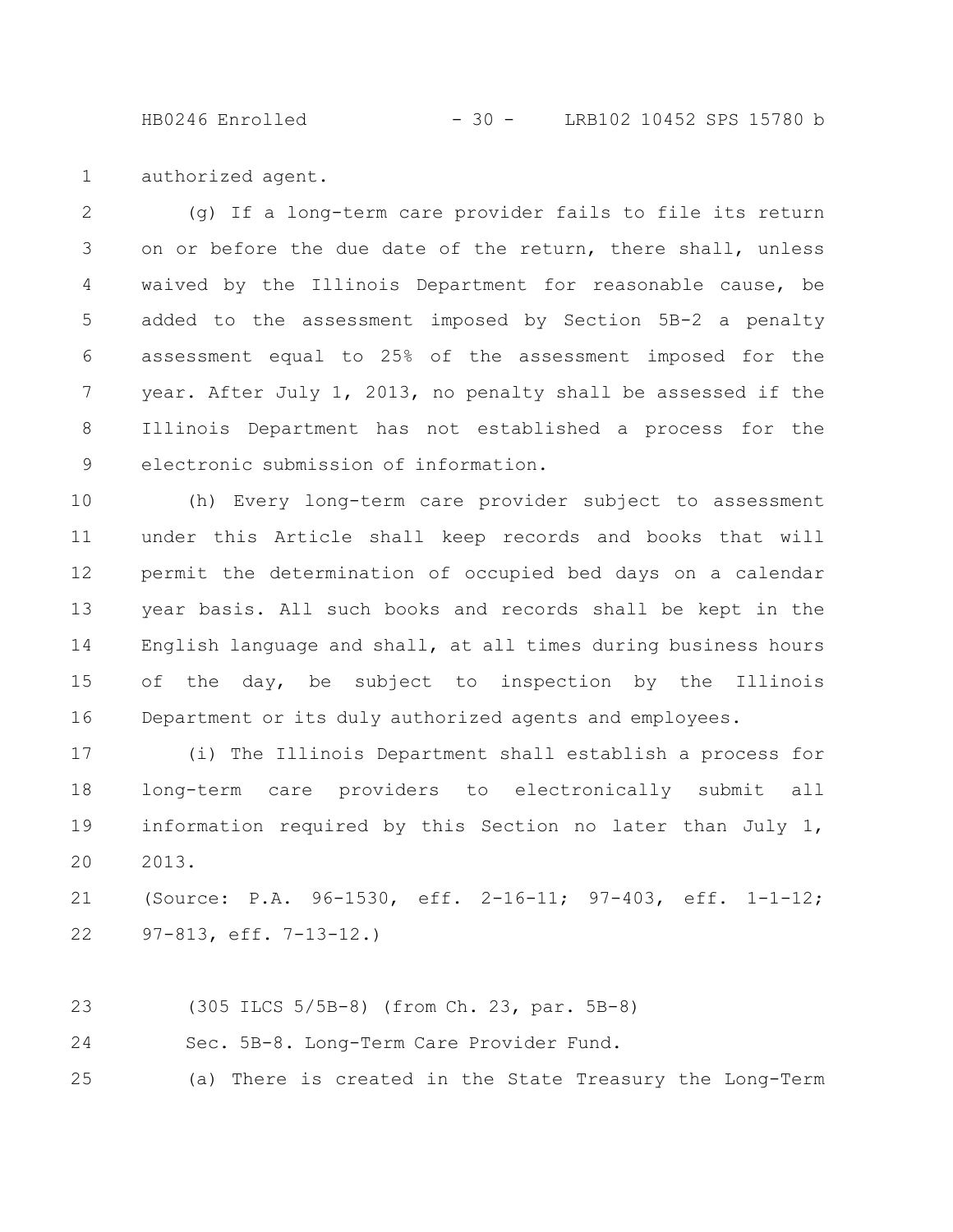Care Provider Fund. Interest earned by the Fund shall be credited to the Fund. The Fund shall not be used to replace any moneys appropriated to the Medicaid program by the General Assembly. 1 2 3 4

(b) The Fund is created for the purpose of receiving and disbursing moneys in accordance with this Article. Disbursements from the Fund shall be made only as follows: 5 6 7

- (1) For payments to nursing facilities, including county nursing facilities but excluding State-operated facilities, under Title XIX of the Social Security Act and Article V of this Code. 8 9 10 11
- (1.5) For payments to managed care organizations as defined in Section 5-30.1 of this Code. 12 13

(2) For the reimbursement of moneys collected by the Illinois Department through error or mistake. 14 15

(3) For payment of administrative expenses incurred by the Illinois Department or its agent in performing the activities authorized by this Article. 16 17 18

(3.5) For reimbursement of expenses incurred by long-term care facilities, and payment of administrative expenses incurred by the Department of Public Health, in relation to the conduct and analysis of background checks for identified offenders under the Nursing Home Care Act. 19 20 21 22 23

(4) For payments of any amounts that are reimbursable to the federal government for payments from this Fund that are required to be paid by State warrant. 24 25 26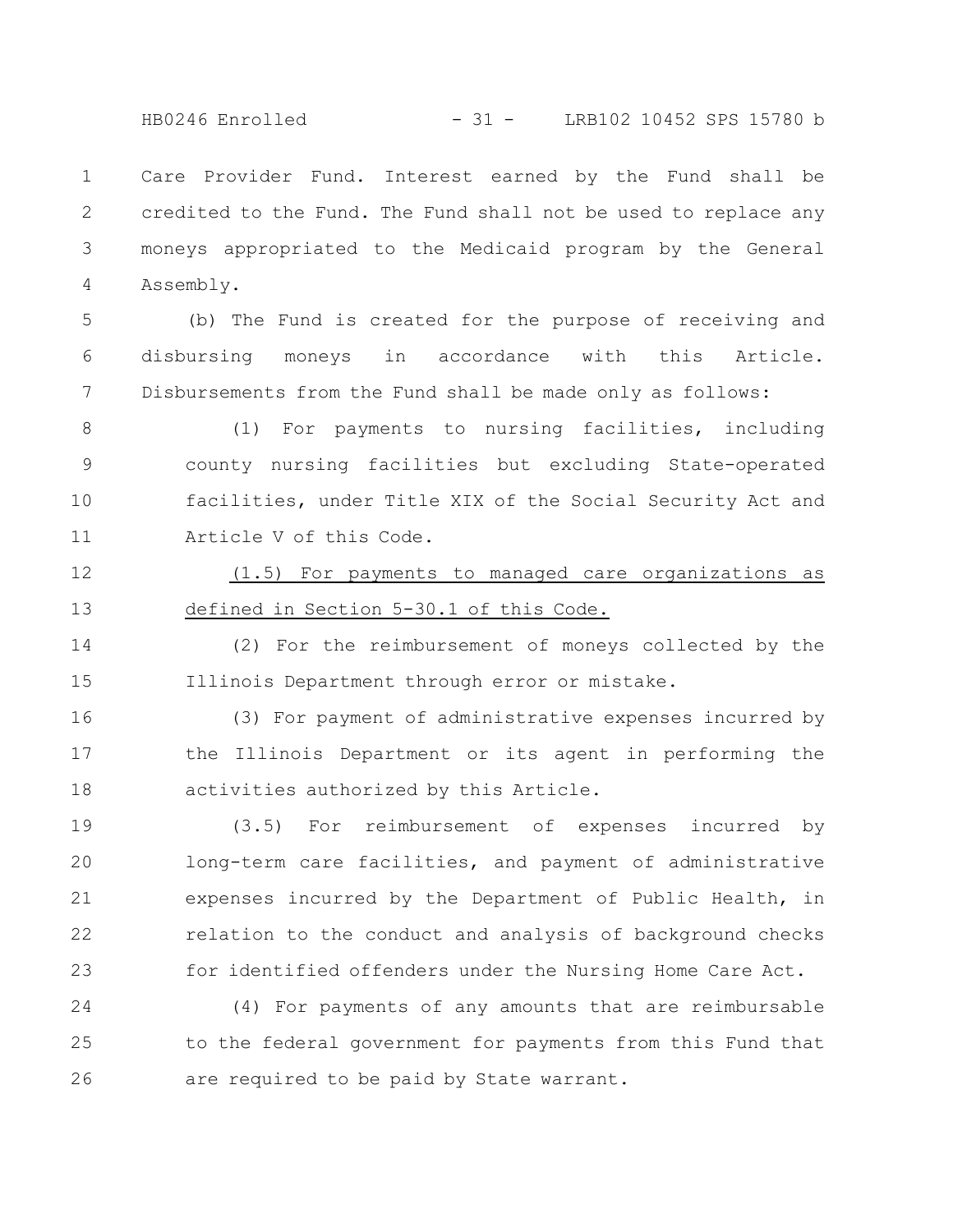(5) For making transfers to the General Obligation Bond Retirement and Interest Fund, as those transfers are authorized in the proceedings authorizing debt under the Short Term Borrowing Act, but transfers made under this paragraph (5) shall not exceed the principal amount of debt issued in anticipation of the receipt by the State of moneys to be deposited into the Fund. 1 2 3 4 5 6 7

(6) For making transfers, at the direction of the Director of the Governor's Office of Management and Budget during each fiscal year beginning on or after July 1, 2011, to other State funds in an annual amount of \$20,000,000 of the tax collected pursuant to this Article for the purpose of enforcement of nursing home standards, support of the ombudsman program, and efforts to expand home and community-based services. No transfer under this paragraph shall occur until (i) the payment methodologies created by Public Act 96-1530 under Section 5-5.4 of this Code have been approved by the Centers for Medicare and Medicaid Services of the U.S. Department of Health and Human Services and (ii) the assessment imposed by Section 5B-2 of this Code is determined to be a permissible tax under Title XIX of the Social Security Act. 8 9 10 11 12 13 14 15 16 17 18 19 20 21 22

Disbursements from the Fund, other than transfers made pursuant to paragraphs (5) and (6) of this subsection, shall be by warrants drawn by the State Comptroller upon receipt of vouchers duly executed and certified by the Illinois 23 24 25 26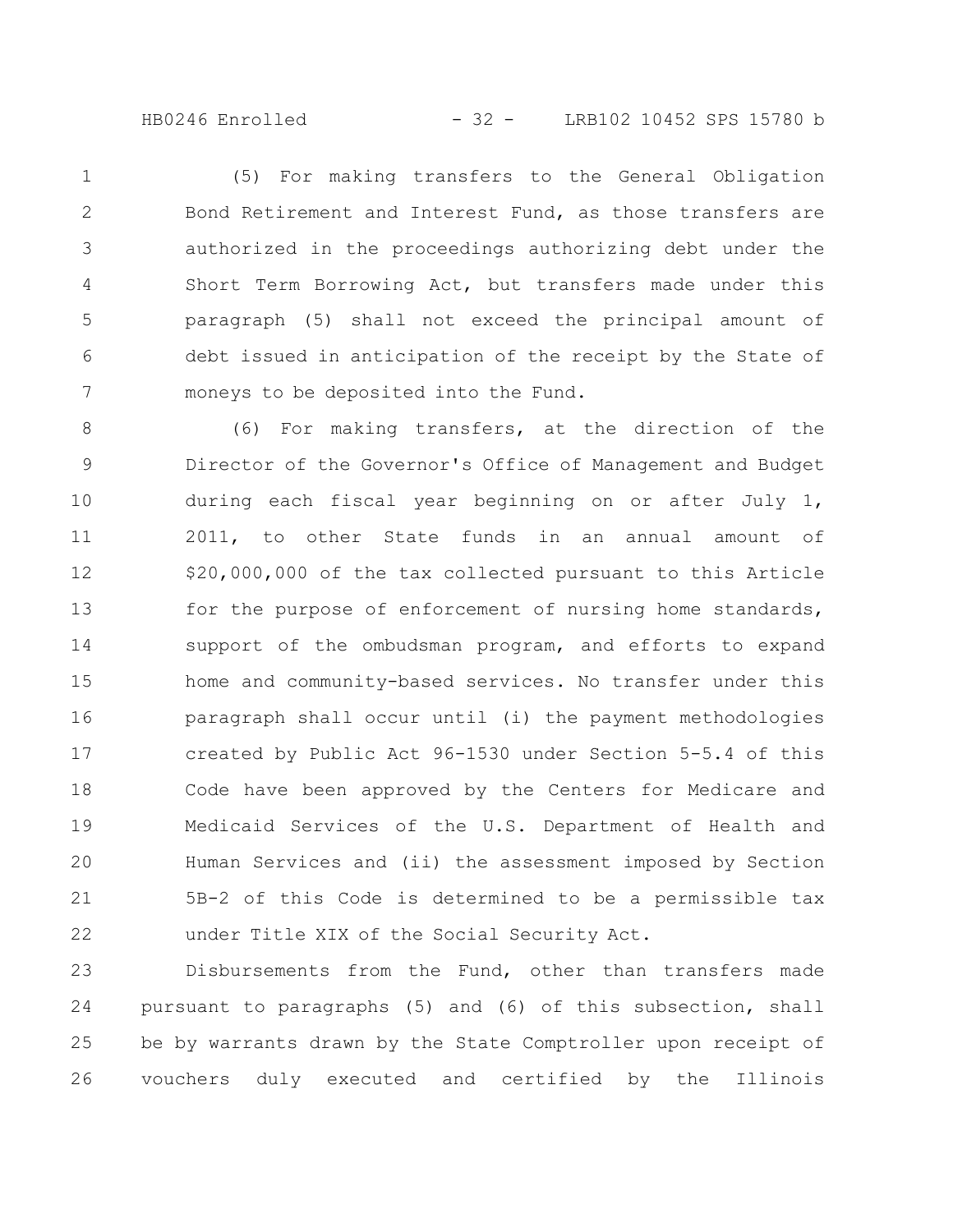HB0246 Enrolled - 33 - LRB102 10452 SPS 15780 b

Department. 1

2

12

(c) The Fund shall consist of the following:

(1) All moneys collected or received by the Illinois Department from the long-term care provider assessment imposed by this Article. 3 4 5

(2) All federal matching funds received by the Illinois Department as a result of expenditures made from the Fund by the Illinois Department that are attributable to moneys deposited in the Fund. 6 7 8 9

(3) Any interest or penalty levied in conjunction with the administration of this Article. 10 11

(4) (Blank).

(5) All other monies received for the Fund from any other source, including interest earned thereon. (Source: P.A. 96-1530, eff. 2-16-11; 97-584, eff. 8-26-11.) 13 14 15

(305 ILCS 5/5E-10) 16

Sec. 5E-10. Fee. Through June 30, 2022 or upon federal approval by the Centers for Medicare and Medicaid Services of the long-term care provider assessment described in subsection (a-1) of Section 5B-2 of this Code, whichever is later, every Every nursing home provider shall pay to the Illinois Department, on or before September 10, December 10, March 10, and June 10, a fee in the amount of \$1.50 for each licensed nursing bed day for the calendar quarter in which the payment is due. This fee shall not be billed or passed on to any 17 18 19 20 21 22 23 24 25